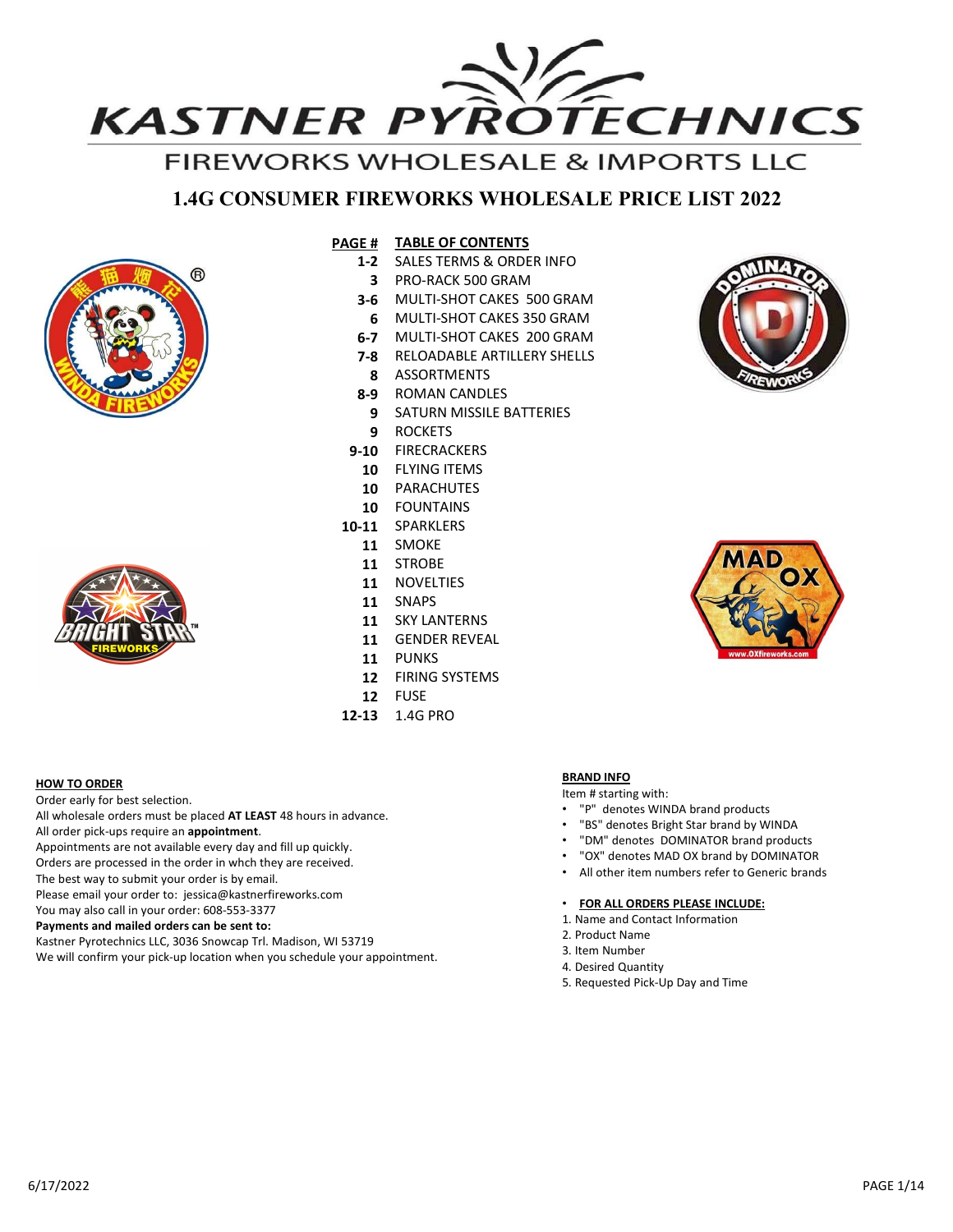# TERMS AND CONDITIONS

Wholesale is available for pick-up at our warehouse by APPOINTMENT ONLY.

All wholesale orders must be placed AT LEAST 48 hours in advance with a confirmed scheduled pick-up time.

Appointments may not be available every day and fill up quickly. Please plan accordingly and schedule well in advance.

You must be 18 years of age or older to purchase fireworks.

All sales are final. No returns or refunds.

charges, tax and fees do not count towards minimum purchase.

**TERMS AND CONDITIONS**<br>
Wholesale is available for pick-up at our warehouse by **APPOINTMENT ONLY**.<br>
All wholesale orders must be placed **AT LEAST** 48 hours in advance with a confirmed scheduled pick-<br>
Appointments may not **TERMS AND CONDITIONS**<br>All wholesale eigres must be placed **AT LEAT** 48 hours in advance with a confirmed scheduled pick-up time.<br>All pointments may not be available every day and fill up quickly. Please plan accordingly a **TERMS AND CONDITIONS**<br>Wholesale is available for prick-up at our warehouse by APPOINTMENT ONLY.<br>All prioritieres may not be available every day and fill up quickly. Please plan accordingly and schedule well in advance.<br>Yo **TERMS AND CONDITIONS**<br>Wholdesale sorable for prick-up at our warehouse by APDONTMENT ONLY.<br>All wholdesale orders may not be woullable every day and fill up quickly. Please plan accordingly and schedule well in advance.<br>Ap Prices and availability are subject to change at any time with or without notice.

### IMPORTANT

**TERMS AND CONDITIONS**<br>Wholesale is available for pick-up at our warehouse by APPOINTMENT ONLY.<br>All solections consists the procedure of TLART 48 hours in advance with a confirmed scheduled pick-up time.<br>Appointments may n **TERMS AND CONDITIONS**<br>All whiledeals enders must be placed a**t LEAST** 48 hours in advance with a confirmed scheduled pick-up time.<br>Appointments may not be available every day and fill up quickly. Please plan accordingly a **TERMS AND CONDITIONS**<br>Wholesale is available for pick-up at our warehouse by APPOINTMENT ONLY.<br>Alapontments may not be available every day and it lux quickly. Please plan accordingly and schedule well in abvance.<br>Appointm of destination. The buyer is responsible for obtaining any and all permits/licenses required for the possession, transportation, storage, sale and/or use of fireworks in the buyer's state, county, city and/or other municipality. It is the sole responsibility of the buyer to obtain information on complying with the **TERMS AND CONDITIONS**<br>Wholehable orders must be placked AT LEAT F& Riouris nadvane with a confirmed scheduled pick-up time.<br>All alles are films, the placked AT LEAT F& Riouris nadvance with a confirmed scheduled pick-up t the condition that the seller, and all other affiliates, agents, employees and representatives shall not be liable in any civil action for any accident, injury, incident or losses of any kind occasioned during the transportation, handling, possession, sale, storage or use of this merchandise. Approximent in whis the wallele every day and fillup quickly. Please plan accordingly and schedule well in advance.<br>All products may have term in a returnal or relations of the whole and the products of the significations All products sold as full cases.<br>All products sold as full cases:<br>There is a S500 minimum freworks order for wholesale pricing. Minimum S1000 Order for shipped crotes. HDVE montars, racks, and equipment, shipping<br>charges, Orders are processed in the order in which they are received. Orders will not be hided unkes they have a 50% non-erlunded deposit.<br>This merchandise is cold on the regeneration of the buyer that the merchandise will be used This merchandise is sold on the representation of the buyer that the merchandise will be used strickly in accordance with the forest<br>infreworks in the buyer's responsible for obtaining any and all permits/licenses required fireworks in the buyer's state, county, city and/or other municipality. It is the sole responsibility of the desirable above of their destination. Laws any the region, that essue to understand your responsibility of the de

### PAYMENT

Payment in full, including shipping when applicable, is due prior to shipment or pick-up of goods at our warehouse.

We accept cash, cashier's check, or money order, money wire.

### All credit card payments are subject to a 3.5% surcharge. (Visa, Mastercard, Discover, American Express)

A 50% non-refundable deposit is required for any products to be held.

Buyers will be charged 5.5% WI State Sales Tax unless a current WI reseller's certificate or a tax exempt certificate is provided before payment.

Kastner Pyrotechnics LLC

3036 Snowcap Trl.

Madison, WI 53719

## FREIGHT

Deliveries to residential areas, businesses without a loading dock, or other such qualifiers, may incur extra charges.

Kastner Pyrotechnics is not responsible for damaged or shorted products. Report any damages or shortages on the bill of lading before you sign it and file any claims with the trucking company.

is the other less time in. Lawy way by region. Make sure you understand your responsibilities before making any parameters. This mechanolise is sold upon<br>the consumer to four section of the same as the same as the products requirements must be met. You must present proof of one of the following: ATF license, pyrotechnic club membership, PGI certification, shooter training class, or state display operator's license. 1.4G PRO product is not meant for resale. All 1.4G Pro items are sold on the representation that they will be used by the certified trained purchaser and will not redistributed to any untrained, or unauthorized persons.

| <b>Name</b>        |  |
|--------------------|--|
| <b>Address</b>     |  |
| Phone              |  |
| <b>Pickup Date</b> |  |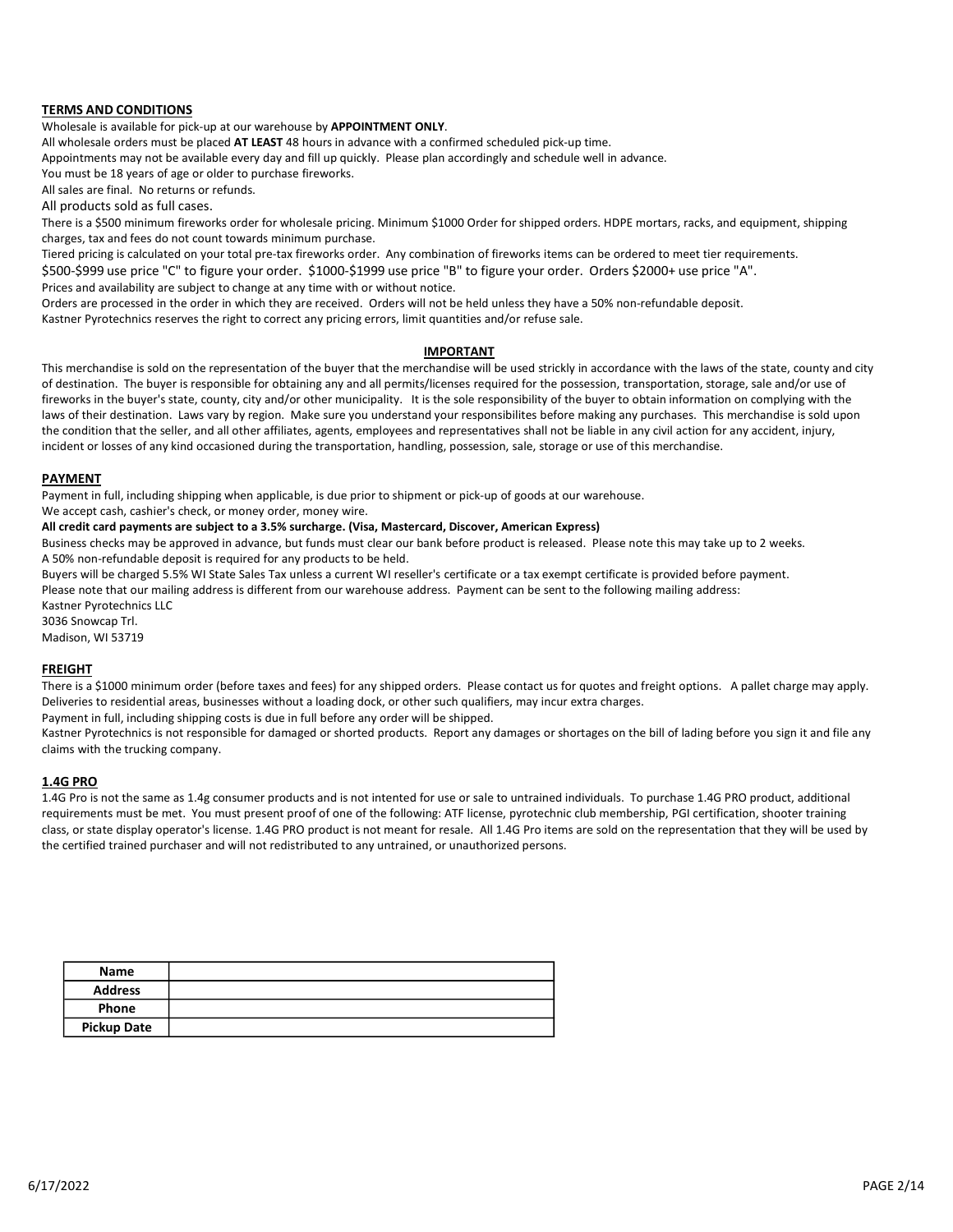|                |                |                                                             |            | \$500-\$1000   | \$1001-<br>\$2000 | $$2000+$       |                  |
|----------------|----------------|-------------------------------------------------------------|------------|----------------|-------------------|----------------|------------------|
| LIST#          | <b>ITEM#</b>   | <b>ITEM NAME</b>                                            | <b>PKG</b> | <b>PRICE C</b> | <b>PRICE B</b>    | <b>PRICE A</b> | <b>STATUS</b>    |
|                |                | <b>PROFESSIONAL RACKS 500 GRAM</b>                          |            |                |                   |                |                  |
| $1\vert$       | P5388          | ADDICTED TO LOUD 9 SHOT 3"                                  | 2/1        |                |                   |                | In Stock         |
| $\overline{2}$ | P5536          | DISCO BALL 9 SHOT 3"                                        | 2/1        |                |                   |                | Out              |
| $\overline{3}$ | OX5031         | DOUBLE BARREL 9 SHOT DOUBLE BREAK 2"                        | 2/1        |                |                   |                | Out              |
| 4              | P5486          | GHOST SHELL 9 SHOT 3"                                       | 2/1        |                |                   |                | <b>Low Stock</b> |
| 5 <sup>1</sup> | P5510          | JELLYFISH AQUARIUM 9 SHOT 3"                                | 2/1        |                |                   |                | In Stock         |
| $6 \mid$       | P5418A         | LOL 9 SHOT 2"                                               | 4/1        |                |                   |                | Out              |
| $\overline{7}$ | P5509          | MIDNIGHT SUN 9 SHOT 3"                                      | 2/1        |                |                   |                | In Stock         |
| 8 <sup>1</sup> | P5494          | MOTHER OF ALL BOMBS 9 SHOT 3"                               | 2/1        |                |                   |                | In Stock         |
| $\overline{9}$ | DM5107         | NISHIKI KAMURO SUPER FINALE 9 SHOT 3"                       | 2/1        |                |                   |                | In Stock         |
| 10             | P5374          | PYRO CANDY 9 SHOT 3"                                        | 2/1        |                |                   |                | In Stock         |
| 11             | P5410          | RING! RING! 9 SHOT 3"                                       | 2/1        |                |                   |                | Out              |
| 12             | P5493          | TRINITY 9 SHOT 3"                                           | 2/1        |                |                   |                | In Stock         |
| 13             | P5470          | YIN YANG 9 SHOT 3"                                          | 2/1        |                |                   |                | In Stock         |
|                |                | <b>MULTI-SHOT CAKES - 500 GRAM</b>                          |            |                |                   |                |                  |
| 14             | BS8016         | 1 MINUTE RIDE 42 SHOT                                       | 6/1        |                |                   |                | Out              |
| 15             | DM202C5        | 192 PROOF 192 SHOT                                          | 1/1        |                |                   |                | In Stock         |
| 16             | DB-5415        | 2 MINUTE WARNING 48 SHOT                                    | 3/1        |                |                   |                | Out              |
| 17             | PP5480         | 90 SECOND - COMIN' IN HOT SHOW IN A BOX 44 SHOT             | 4/1        |                |                   |                | Out              |
| 18             | P5483          | ALL IN 51 SHOT                                              | 3/1        |                |                   |                | <b>Low Stock</b> |
| 19             | DM5293         | lall that Glitters 9 Shot                                   | 4/1        |                |                   |                | Out              |
| 20             | P5317          | <b>AMAZING BALLET 220 SHOT</b>                              | 1/1        |                |                   |                | Out              |
| 21             | <b>DM546</b>   | AMERICAN MUSCLE CAR 25 SHOT                                 | 4/1        |                |                   |                | <b>In Stock</b>  |
| 22             | <b>DM549</b>   | AMERICAN SERIES (ASST OF 4 CAKES-500G)                      | 4/1        |                |                   |                | In Stock         |
| 23             | <b>DM544</b>   | <b>AMERICAN STEEL 25 SHOT</b>                               | 4/1        |                |                   |                | In Stock         |
| 24             | <b>DM542</b>   | <b>AMERICAN STORM 25 SHOT</b>                               | 4/1        |                |                   |                | In Stock         |
| 25             | <b>DM548</b>   | <b>AMERICAN THUNDER 25 SHOT</b>                             | 4/1        |                |                   |                | In Stock         |
| 26             | P5481          | AMPED-UP 14 SHOT (ASST OF 4 CAKES-500G)                     | 4/1        |                |                   |                | In Stock         |
| 27             | P5434          | <b>ANGRY PANDAS 14 SHOT</b>                                 | 6/1        |                |                   |                | Out              |
| <b>NEW</b>     | PP5488         | <b>APOCALYPSE 38 SHOT</b>                                   | 4/1        |                |                   |                | In Stock         |
| 28             | P5511          | <b>ARTISTIC PYRO 45 SHOT</b>                                | 4/1        |                |                   |                | Out              |
| 29             | TW-578         | BEAST 220 SHOT                                              | 1/1        |                |                   |                | Out              |
| 30             | P5413          | <b>BIG MOTHER CLUCKER 30 SHOT</b>                           | 3/1        |                |                   |                | <b>Low Stock</b> |
| 31             | DM5313         | <b>BITCHIN CAMARO 20 SHOT</b>                               | 4/1        |                |                   |                | In Stock         |
| 32             | DM5283         | BOOM BOX 30 SHOT                                            | 4/1        |                |                   |                | Out              |
| 33             | <b>DM554</b>   | <b>BRAGGIN' RIGHTS 9 SHOT</b>                               | 4/1        |                |                   |                | In Stock         |
| 34             | P5552          | <b>BREAK THE VAULT 35 SHOT</b>                              | 4/1        |                |                   |                | Out              |
| 35             | BS8001         | <b>BREAKING BAD 7 SHOT</b>                                  | 6/1        |                |                   |                | In Stock         |
| 36             | P5416          | <b>BREAKING THE LAW 29 SHOT</b>                             | 2/1        |                |                   |                | Out              |
| 37             | P5553          | CHAOTIC INCIDENT 658 SHOT                                   | 2/1        |                |                   |                | Out              |
| 38             | P5518          | <b>CLUB MIX 63 SHOT</b>                                     | 3/1        |                |                   |                | Out              |
| 39             | DM5530         | CODY B NEON 20 SHOT                                         | 4/1        |                |                   |                | Out              |
| 40             | DMP5092        | CODYB NISHIKI & WHITE STROBE 9S - PRO LEVEL (POSITIVE PYRO) | 4/1        |                |                   |                | In Stock         |
| 41             | <b>DM180C5</b> | <b>COLOR WAVES 25 SHOT</b>                                  | 4/1        |                |                   |                | Out              |
| 42             | P0027A         | CONTAINER LOAD BLUE (ASST 4 CAKES-500 GRAM)                 | 4/1        |                |                   |                | In Stock         |
| 43             | P5539          | <b>CROSS THE LINE 28 SHOT</b>                               | 4/1        |                |                   |                | Out              |
| 44             | P5540          | <b>CROWN KIKU 22 SHOT</b>                                   | 4/1        |                |                   |                | Out              |
| 45             | OX5030         | <b>DEATH SPIRAL 9 SHOT</b>                                  | 2/1        |                |                   |                | Out              |
| 46             | DM204C5        | <b>DETONATOR 12 SHOT</b>                                    | 4/1        |                |                   |                | In Stock         |
| 47             | DM5404         | <b>DEVIL'S FURY 9 SHOT</b>                                  | 6/1        |                |                   |                | Out              |
| 48             | P5537          | DIVE DEEP 30 SHOT                                           | 4/1        |                |                   |                | Out              |
| 49             | DM5402         | DOUBLE THE FUN - 12 SHOT (24 BREAKS)                        | 4/1        |                |                   |                | In Stock         |
| 50             | OX5803         | DRAGON 24 SHOT                                              | 3/1        |                |                   |                | Out              |
| 51             | P5385          | DREAMCATCHER 45 SHOT                                        | 3/1        |                |                   |                | Out              |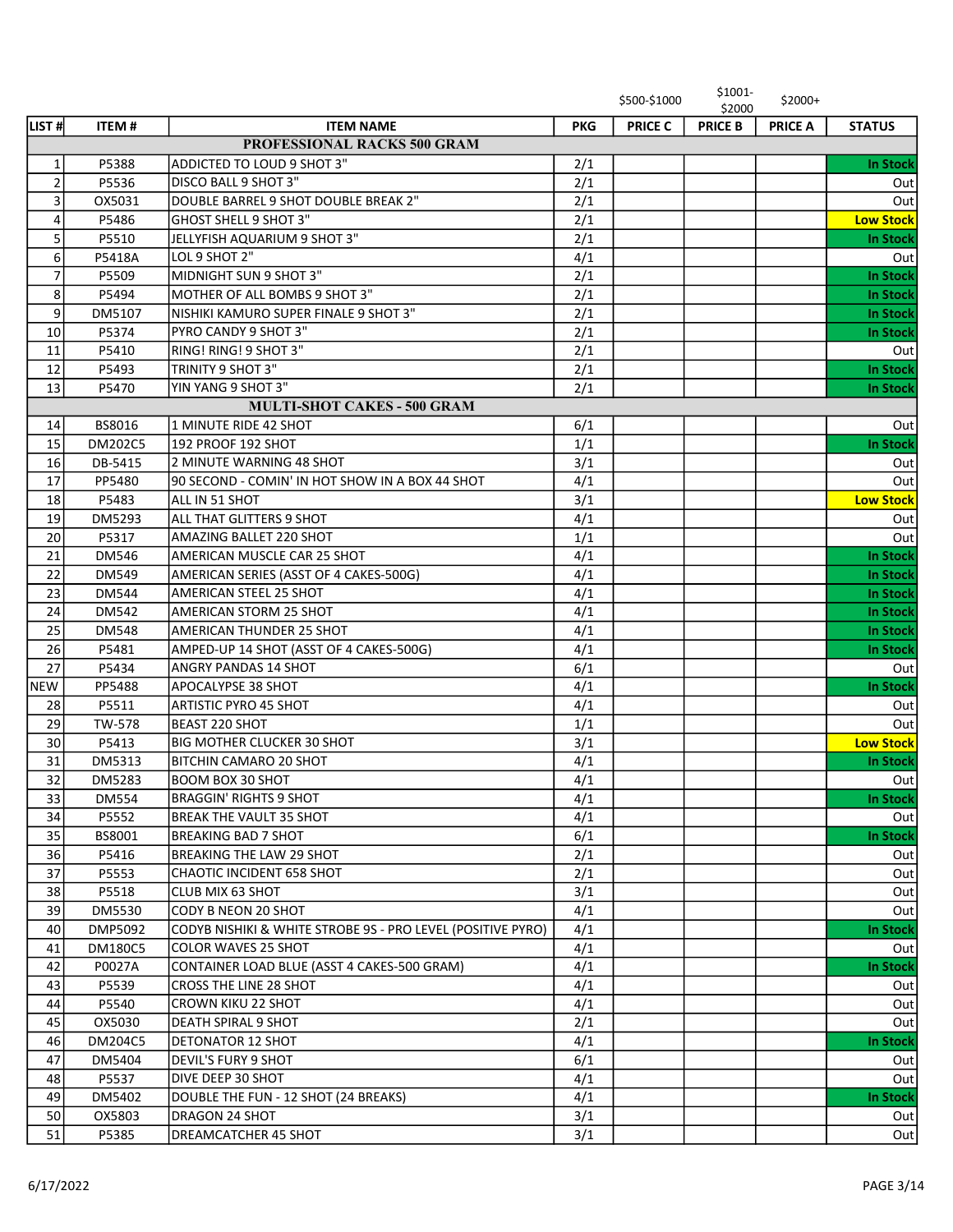| <b>LIST#</b> | <b>ITEM#</b>  | <b>ITEM NAME</b>                                          | <b>PKG</b> | <b>PRICE C</b> | <b>PRICE B</b> | <b>PRICE A</b> | <b>STATUS</b>    |
|--------------|---------------|-----------------------------------------------------------|------------|----------------|----------------|----------------|------------------|
|              |               | MULTI-SHOT CAKES - 500 GRAM - CONTINUED                   |            |                |                |                |                  |
| 52           | OX596         | <b>ENERGIZER 16 SHOT</b>                                  | 6/1        |                |                |                | Out              |
| <b>NEW</b>   | DM5716        | <b>ESSENTIAL FIREWORK 42 SHOT</b>                         | 2/1        |                |                |                | <b>In Stock</b>  |
| <b>NEW</b>   | DB-5801       | <b>EXTREME CAUTION 63 SHOT</b>                            | 3/1        |                |                |                | Out              |
| 53           | P5519         | <b>FANTASTIC BEAST 16 SHOT</b>                            | 4/1        |                |                |                | <b>In Stock</b>  |
| 54           | K9003         | <b>FAST AND FURIOUS 92 SHOT</b>                           | 1/1        |                |                |                | Out              |
| 55           | P5463         | FAT LADY 30 SHOT                                          | 4/1        |                |                |                | Out              |
| 56           | DM501         | <b>FIRST STRIKE 7 SHOT</b>                                | 4/1        |                |                |                | <b>In Stock</b>  |
| 57           | BS8025        | FO' SHOW 30 SHOT                                          | 4/1        |                |                |                | <b>In Stock</b>  |
| 58           | DM5280        | FOUR KINGS (4 DIFFERENT 500G CAKES IN COLOR CARTON:       | 1/4        |                |                |                | Out              |
|              |               | DRAGON, PHOENIX, TERRAPIN, TIGER)                         |            |                |                |                |                  |
| 59           | <b>DM506</b>  | FULL CONTACT 7 SHOT                                       | 4/1        |                |                |                | <b>In Stock</b>  |
| 60           | ALA-D5281     | <b>GALACTIC 239 SHOT</b>                                  | 1/1        |                |                |                | Out              |
| 61           | P5405         | <b>GHOST RIDER 39 SHOT</b>                                | 2/1        |                |                |                | <b>In Stock</b>  |
| <b>NEW</b>   | DM5016        | <b>GOLD STORM 42 SHOT</b>                                 | 4/1        |                |                |                | <b>In Stock</b>  |
| 62           | P5514         | <b>GOLDEN PEACOCK 149 SHOT</b>                            | 2/1        |                |                |                | <b>In Stock</b>  |
| <b>NEW</b>   | P5569         | <b>GOLDZILLA THRILLA 20 SHOT</b>                          | 4/1        |                |                |                | <b>Low Stock</b> |
| 63           | P5531         | <b>GORGEOSITY 48 SHOT</b>                                 | 4/1        |                |                |                | Out              |
| 64           | P5471A        | HAWAII DREAM 24 SHOT                                      | 4/1        |                |                |                | Out              |
| <b>NEW</b>   | DM5124B       | HE OR SHE, WHAT WILL IT BE? (BLUE STAR EFFECT) 25 SHOT    | 4/1        |                |                |                | <b>In Stock</b>  |
| <b>NEW</b>   | DM5124A       | HE OR SHE, WHAT WILL IT BE? (PINK STAR EFFECT) 25 SHOT    | 4/1        |                |                |                | <b>In Stock</b>  |
| <b>NEW</b>   | BS8031        | <b>HELLAFASEXY 28 SHOT</b>                                | 4/1        |                |                |                | <b>In Stock</b>  |
| 65           | <b>DM585</b>  | HEROS ASST: LOYALTY, STRENGTH, HONOR 16 SHOT              | 3/1        |                |                |                | Out              |
| 66           | <b>DMP588</b> | HIGH RISER - PRO LEVEL 42 SHOT                            | 4/1        |                |                |                | Out              |
| 67           | DM5420        | HIVE MIND 34 SHOT                                         | 4/1        |                |                |                | Out              |
| 68           | DMP5475       | HOWLING PEONY FAN 25 SHOT                                 | 4/1        |                |                |                | <b>In Stock</b>  |
| 69           | P5476         | IMPRESSIONIST 30 SHOT                                     | 4/1        |                |                |                | Out              |
| 70           | P5549         | IPA 4-PACK 36 SHOTS (4 DIFFERENT 500G CAKES)              | 1/4        |                |                |                | <b>In Stock</b>  |
| 71           | DM5245        | <b>IRON GORILLA 36 SHOT</b>                               | 4/1        |                |                |                | Out              |
| 72           | DM5284        | JACKED UP 30 SHOT                                         | 2/1        |                |                |                | <b>In Stock</b>  |
| 73           | DM5279        | JAM PACKED 30 SHOT                                        | 2/1        |                |                |                | Out              |
| 74           | P5346         | JESTER'S REVENGE 252 SHOT                                 | 1/1        |                |                |                | Out              |
| 75           | DM511         | JUDGE, JURY, EXECUTIONER (3 DIFFERENT 500G CAKES IN COLOR | 1/3        |                |                |                | Out              |
|              |               | CARTON: JUDGE, JURY, EXECUTIONER)                         |            |                |                |                |                  |
| 76           | DM503         | KNUCKLE SANDWICH 20 SHOT                                  | 4/1        |                |                |                | Out              |
| 77           | P5497         | LACE IMPULSE 25 SHOT                                      | 4/1        |                |                |                | In Stock         |
| 78           | P5533         | <b>LIGHT CHASERS 33 SHOT</b>                              | 4/1        |                |                |                | Out              |
| 79           | DM502         | LIVING DEAD 8 SHOT                                        | 6/1        |                |                |                | Outl             |
| 80           | DMP5091       | MALTESE RING PRO LEVEL 9 SHOT                             | 2/1        |                |                |                | <b>In Stock</b>  |
| 81           | DMP5077       | MAMMOTH AERIAL ASSORTMENT (4 DIFFERENT 500G CAKES IN      | 1/4        |                |                |                | In Stock         |
|              |               | COLOR CARTON: BROCADE, PEONY, CRACKLING, STAR SPANGLED)   |            |                |                |                |                  |
| 82           | <b>DM574B</b> | MAMMOTH BROCADE 10 SHOT                                   | 4/1        |                |                |                | <b>Low Stock</b> |
| 83           | <b>DM574A</b> | MAMMOTH PEONY 10 SHOT                                     | 4/1        |                |                |                | <b>In Stock</b>  |
| 84           | <b>DM590</b>  | MAMMOTH STROBE 10 SHOT                                    | 4/1        |                |                |                | Outl             |
| 85           | DM5256        | MAMMOTH SUN RING 10 SHOT                                  | 4/1        |                |                |                | <b>In Stock</b>  |
| 86           | P5527         | MAN CAVE 36 SHOT                                          | 4/1        |                |                |                | Out              |
| 87           | DM5282        | MELT DOWN 30 SHOT                                         | 4/1        |                |                |                | <b>In Stock</b>  |
| 88           | DM186C5       | METEOR STORM 144 SHOT                                     | 1/1        |                |                |                | <b>Low Stock</b> |
| 89           | P5411         | NEED FOR NOISE 34 SHOT                                    | 4/1        |                |                |                | <b>Low Stock</b> |
| 90           | P5452B        | NEON BLAST 36 SHOT                                        | 4/1        |                |                |                | Out              |
| 91           | OX598         | NEON OVER LOAD 16 SHOT                                    | 6/1        |                |                |                | Out              |
| 92           | P5508         | NEON SHAKE 25 SHOT                                        | 4/1        |                |                |                | <b>In Stock</b>  |
| 93           | <b>BW5545</b> | NIGHT WOLF 9 SHOT                                         | 8/1        |                |                |                | Outl             |
| 94           | DMP5106       | NISHIKI CROWN KAMURO 9 SHOT                               | 4/1        |                |                |                | Out              |
|              |               |                                                           |            |                |                |                |                  |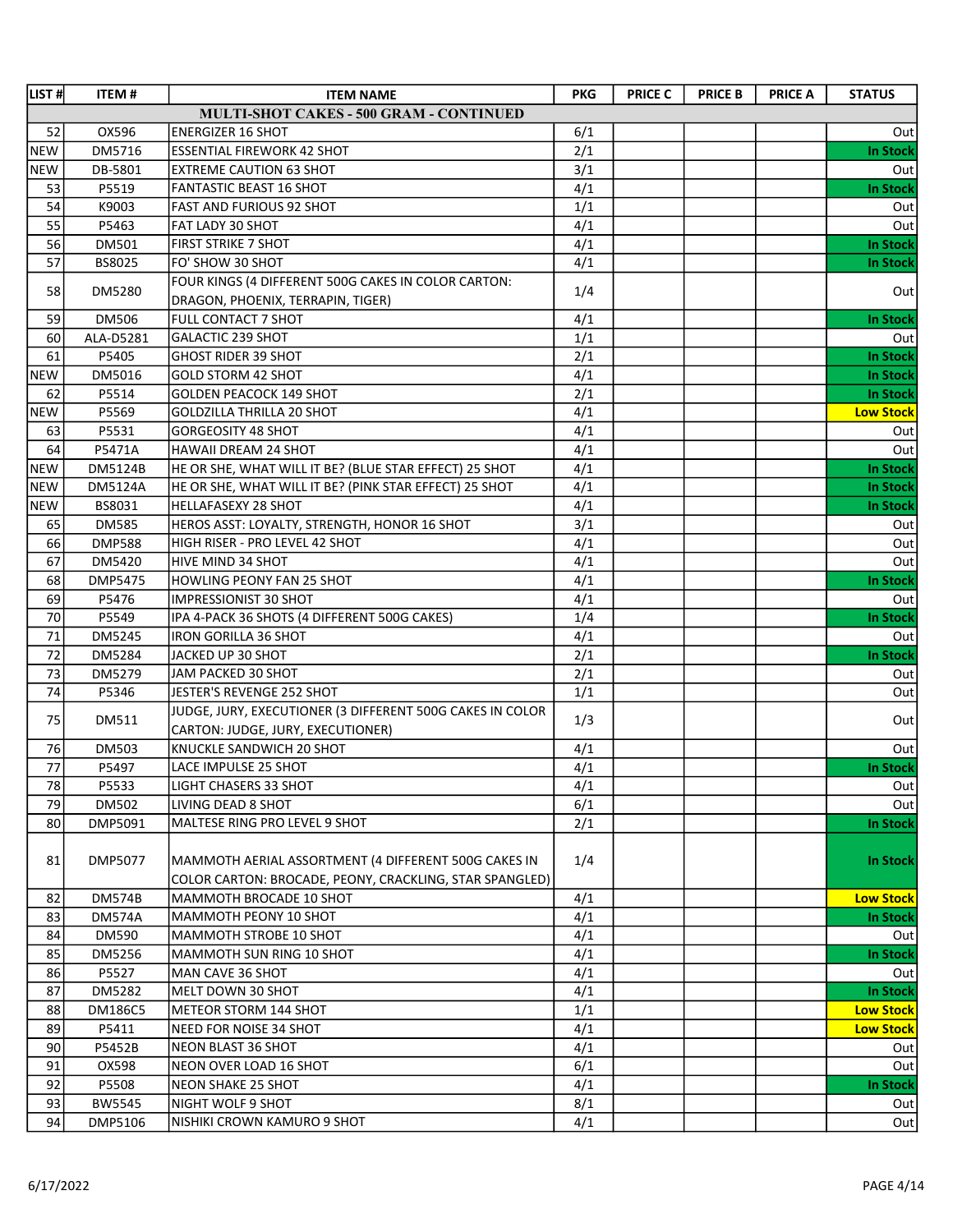| LIST#      | <b>ITEM#</b>   | <b>ITEM NAME</b>                                                                | <b>PKG</b> | <b>PRICE C</b> | <b>PRICE B</b> | <b>PRICE A</b> | <b>STATUS</b>    |
|------------|----------------|---------------------------------------------------------------------------------|------------|----------------|----------------|----------------|------------------|
|            |                | MULTI-SHOT CAKES - 500 GRAM - CONTINUED                                         |            |                |                |                |                  |
| 95         | DM5108         | NISHIKI WILLOW 16 SHOT                                                          | 4/1        |                |                |                | Out              |
| 96         | P5446          | <b>NOTORIOUS 33 SHOT</b>                                                        | 6/1        |                |                |                | <b>In Stock</b>  |
| <b>NEW</b> | P5568          | OPERATION HANG TIME 33 SHOT                                                     | 6/1        |                |                |                | In Stock         |
| 97         | DM5278         | OUT COLD 30 SHOT                                                                | 3/1        |                |                |                | Out              |
| 98         | OX5808         | OX BOX (4 DIFFERENT 500G CAKES IN COLOR CARTON: SMACK                           | 1/4        |                |                |                | Out              |
|            |                | DOWN, NEON OVERLOAD, ENERGIZER, LAND OF THE FREE)                               |            |                |                |                |                  |
| 99         | OX5801         | OXRAGEOUS 63 SHOT                                                               | 3/1        |                |                |                | In Stock         |
| 100        | P5484          | PANDAMONIUM 142 SHOT                                                            | 2/1        |                |                |                | <b>Low Stock</b> |
| 101        | DM5285         | PAPPAROZZI! 50 SHOT                                                             | 2/1        |                |                |                | <b>Low Stock</b> |
| 102        | P5555          | <b>PARTY BUS 42 SHOT</b>                                                        | 3/1        |                |                |                | Out              |
| 103        | P5554          | PARTY LIKE IT'S 1776 156 SHOTS                                                  | 2/1        |                |                |                | Out              |
| 104        | OX5059         | PATRIOT BASE 16 SHOT                                                            | 4/1        |                |                |                | Out              |
| 105        | <b>DM574</b>   | PATRIOTIC DOMINANCE 10 SHOT                                                     | 4/1        |                |                |                | <b>Low Stock</b> |
| <b>NEW</b> | P5564          | PIZZA SAMPLER 90 SHOT (6 DIFFERENT 500G CAKES IN COLOR<br>CARTON)               | 6/1        |                |                |                | Out              |
| 106        | BS8026         | POOL PARTY 32 SHOT                                                              | 6/1        |                |                |                | Out              |
| 107        | P5529          | PRECIOUS METALS 10 SHOT                                                         | 4/1        |                |                |                | Out              |
| 108        | P5538          | PRESTO CHANGO 30 SHOT                                                           | 6/1        |                |                |                | Out              |
| 109        | P5526          | PROUDLY WE HAIL 40 SHOT                                                         | 4/1        |                |                |                | Out              |
| 110        | DM5257         | PURPLE STORM 25 SHOT                                                            | 4/1        |                |                |                | Out              |
| 111        | OX5125         | PYRO FURY 205 SHOT                                                              | 2/1        |                |                |                | <b>In Stock</b>  |
| 112        | P5415          | PYRO HEAVEN 30 SHOT                                                             | 2/1        |                |                |                | Out              |
| 113        | OX5802         | PYRO OVERDOSE 20 SHOT                                                           | 4/1        |                |                |                | <b>In Stock</b>  |
| 114        | P5482A         | RAINBOW 30 SHOT                                                                 | 3/1        |                |                |                | Out              |
| <b>NEW</b> | OX5099         | <b>RAGE 8 SHOT</b>                                                              | 12/1       |                |                |                | Out              |
| 115        | MM5550         | <b>RED FANG 8 SHOT</b>                                                          | 12/1       |                |                |                | <b>Low Stock</b> |
| 116        | OX503          | <b>REDNECK REVENGE 20 SHOT</b>                                                  | 6/1        |                |                |                | In Stock         |
| 117        | DM5070         | REFUSE TO LOSE 17 SHOT                                                          | 4/1        |                |                |                | In Stock         |
| 118        | <b>DM578</b>   | <b>RIP ROCK AND ROLL 220 SHOT</b>                                               | 1/1        |                |                |                | Out              |
| 119        | <b>DM206C5</b> | <b>RIP THE SKY 12 SHOT</b>                                                      | 4/1        |                |                |                | Out              |
| 120        | P5331          | ROAD TO AMERICA 172 SHOT                                                        | 1/1        |                |                |                | <b>In Stock</b>  |
| 121        | BS8011         | <b>ROUNDERS 25 SHOT</b>                                                         | 6/1        |                |                |                | <b>Low Stock</b> |
| 122        | P5547          | RUSH HOUR 100 SHOT (3 MINUTE DURATION)                                          | 4/1        |                |                |                | Out              |
| 123        | DM5109         | SALUTE TO THE RED, WHITE AND BLUE (3 DIFFERENT 500G CAKES<br>IN A COLOR CARTON) | 1/3        |                |                |                | <b>Low Stock</b> |
| 124        | DM5522         | SAMURAI WARRIOR 15 SHOT                                                         | 8/1        |                |                |                | Out              |
| 125        | BS8037         | SEND IT! TO THE MAX 24 SHOT                                                     | 4/1        |                |                |                | Out              |
| 126        | P5496          | <b>SHARK TORNADO 25 SHOT</b>                                                    | 4/1        |                |                |                | Out              |
| 127        | P5491          | <b>SKY FALL 25 SHOT</b>                                                         | 4/1        |                |                |                | Out              |
| 128        | OX5029         | <b>SLAM DUNK 12 SHOT</b>                                                        | 2/1        |                |                |                | In Stock         |
| 129        | <b>BS8028</b>  | SLEDGE HAMMER 8 SHOT                                                            | 6/1        |                |                |                | Out              |
| 130        | DM5410         | <b>SPACE OPERA 16 SHOT</b>                                                      | 6/1        |                |                |                | In Stock         |
| 131        | P5541          | SPIDER NEBULA 21 SHOT                                                           | 4/1        |                |                |                | Out              |
| NEW        | P5544          | SPRINKLE DONUTS 10 SHOT                                                         | 4/1        |                |                |                | In Stock         |
| 132        | OX579          | STAMPEDE 104 SHOTS                                                              | 1/1        |                |                |                | Out              |
| 133        | DM5250         | STAR CHARGER 16 SHOT                                                            | 4/1        |                |                |                | Out              |
| 134        | P5522          | STARRY FALL 30 SHOT                                                             | 4/1        |                |                |                | <b>Low Stock</b> |
| 135        | BS8014         | SUBLIME 30 SHOT                                                                 | 4/1        |                |                |                | <b>In Stock</b>  |
| 136        | P5461          | SUNSHINE STATE 20 SHOT                                                          | 4/1        |                |                |                | In Stock         |
| 137        | P5350          | <b>SUPER STUNT 12 SHOT</b>                                                      | 4/1        |                |                |                | Out              |
| 138        | OX5033         | SUPERNOVA 25 SHOT                                                               | 4/1        |                |                |                | <b>Low Stock</b> |
| 139        | DM5248         | SURE BET 12 SHOT                                                                | 2/1        |                |                |                | In Stock         |
| 140        | P5390          | SWAMP GATOR 20 SHOT                                                             | 4/1        |                |                |                | Out              |
| 141        | DM5434         | SWAT TEAM 20S                                                                   | 4/1        |                |                |                | In Stock         |
|            |                |                                                                                 |            |                |                |                |                  |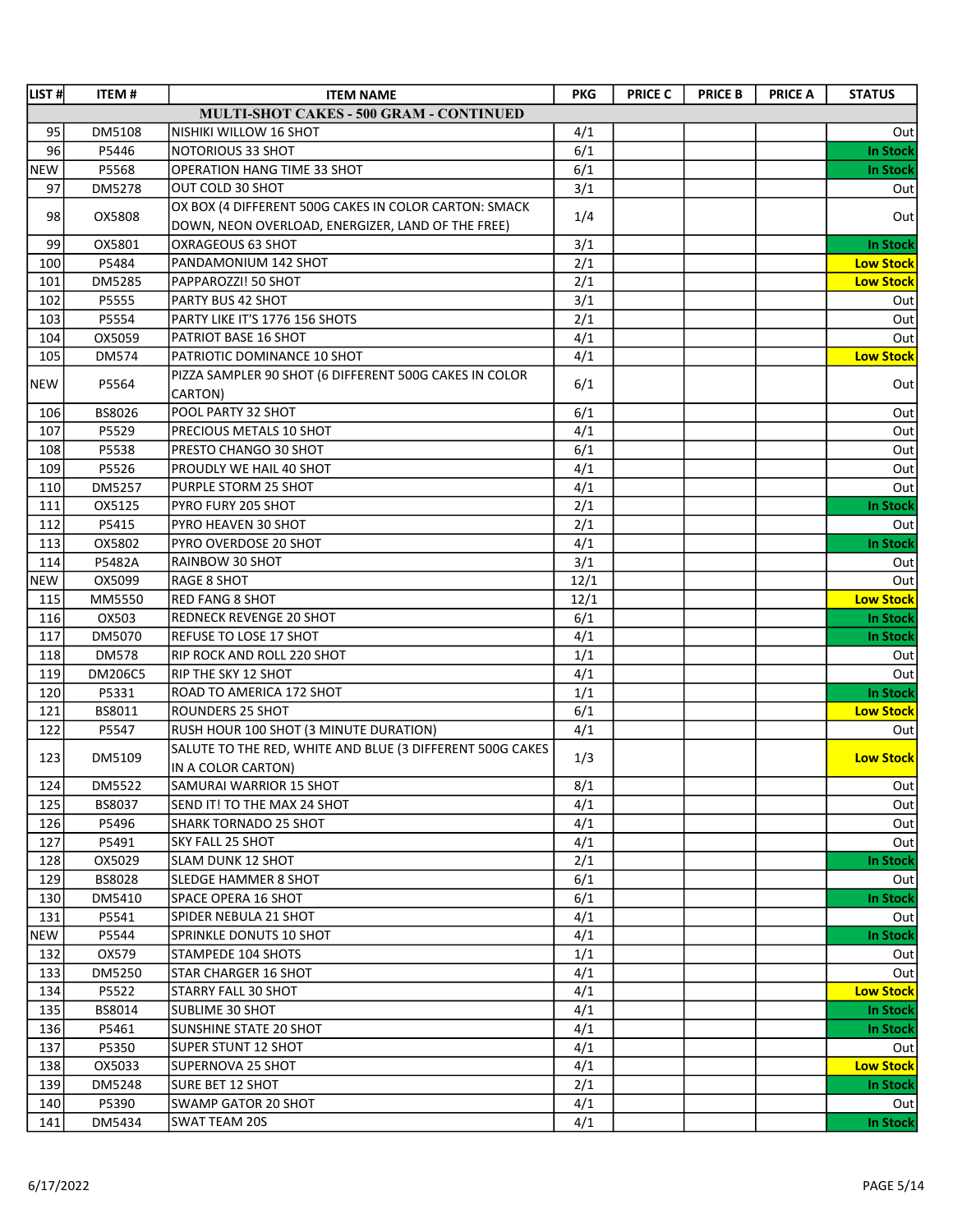| LIST#      | <b>ITEM#</b>   | <b>ITEM NAME</b>                                     | <b>PKG</b> | <b>PRICE C</b> | <b>PRICE B</b> | <b>PRICE A</b> | <b>STATUS</b>    |
|------------|----------------|------------------------------------------------------|------------|----------------|----------------|----------------|------------------|
|            |                | MULTI-SHOT CAKES - 500 GRAM - CONTINUED              |            |                |                |                |                  |
| 142        | DMP5474        | SWIMMING STARS FAN 25S                               | 4/1        |                |                |                | Out              |
| 143        | P5532          | TA-DAH! 36 SHOT                                      | 4/1        |                |                |                | Out              |
| 144        | K9017          | THE 8TH WONDER 2" 12 SHOT                            | 2/1        |                |                |                | <b>In Stock</b>  |
| 145        | BS8022         | THE A TEAM (ASST OF 4 CAKES-500G)                    | 4/1        |                |                |                | Out              |
| <b>NEW</b> | TW8219         | THE PROFESSOR 2.0 49 SHOT                            | 3/1        |                |                |                | <b>Low Stock</b> |
| 146        | DM580          | TOP SHELF 16 SHOT                                    | 2/1        |                |                |                | Out              |
| 147        | <b>DM198C5</b> | TOUCH OF GOLD 119 SHOT                               | 1/1        |                |                |                | <b>Low Stock</b> |
| 148        | OX5043         | <b>T-REX 9 SHOT</b>                                  | 4/1        |                |                |                | <b>Low Stock</b> |
| 149        | DM510          | <b>TWILIGHT TWISTER 19 SHOT</b>                      | 2/1        |                |                |                | <b>Low Stock</b> |
| <b>NEW</b> | P5546          | US 66 (66 SHOT)                                      | 4/1        |                |                |                | <b>In Stock</b>  |
| 150        | P5345          | USA CONQUEROR 192 SHOT                               | 1/1        |                |                |                | Out              |
| 151        | DM5131         | USA PYRO 12 SHOT                                     | 8/1        |                |                |                | <b>In Stock</b>  |
| 152        | <b>DM500B</b>  | VARIETY PACK VALUE CAKES #2 (4 DIFFERENT 500G CAKES: | 1/4        |                |                |                | Out              |
|            |                | BITCHIN, SWAT, FULL CONTACT, HIGH VOLTAGE)           |            |                |                |                |                  |
| 153        | BS8029         | V-DAY 26 SHOT                                        | 6/1        |                |                |                | Out              |
| 154        | OX5042         | <b>VELOCIRAPTOR 22 SHOT</b>                          | 4/1        |                |                |                | Out              |
| 155        | DM594          | <b>WATERFALL 35 SHOT</b>                             | 4/1        |                |                |                | <b>Low Stock</b> |
| <b>NEW</b> | BS8034         | WHAT HAPPENS IN VEGAS 90 SHOT                        | 2/1        |                |                |                | <b>In Stock</b>  |
| 156        | DM5312         | <b>WILDCAT - 9 SHOT</b>                              | 6/1        |                |                |                | Out              |
| 157        | P5504          | WINGS OF FIRE 30 SHOT                                | 4/1        |                |                |                | Out              |
| 158        | BS8018         | <b>WOLF WARRIOR 18 SHOT</b>                          | 4/1        |                |                |                | Out              |
| 159        | IP5095         | XOXO 12 SHOT                                         | 4/1        |                |                |                | <b>Low Stock</b> |
| 160        | P5515          | ZERO TO HERO 44 SHOT                                 | 4/1        |                |                |                | Out              |
|            |                | MULTI-SHOT CAKES - 350 GRAM                          |            |                |                |                |                  |
| 161        | <b>BS6008</b>  | 25 CARATS! 25 SHOT                                   | 8/1        |                |                |                | Out              |
| 162        | P5145          | AMAZING BALLET MINI 100 SHOT                         | 4/1        |                |                |                | Out              |
| 163        | P5133          | CAUTION COOL EFFECT 16 SHOT                          | 3/3        |                |                |                | Out              |
| 164        | BS6009         | <b>GRILLIN N CHILLIN 25 SHOT</b>                     | 8/1        |                |                |                | <b>In Stock</b>  |
| 165        | P5134          | HOME RUN 13 SHOT                                     | 12/1       |                |                |                | Out              |
| 166        | P5159          | <b>ROWDY PARTY 41 SHOT</b>                           | 8/1        |                |                |                | Out              |
| 167        | BS8024         | SALUTE TO SUMMER 30 SHOT                             | 8/1        |                |                |                | <b>Low Stock</b> |
| 168        | BS8033         | SHRIEK FREAK 22 SHOT                                 | 8/1        |                |                |                | Out              |
| 169        | P5165A         | SILENT POWER 15 SHOT                                 | 8/1        |                |                |                | Out              |
| 170        | BS8023         | SKEDADDLE 42 SHOT                                    | 8/1        |                |                |                | <b>In Stock</b>  |
|            |                | <b>MULTI-SHOT CAKES - 200 GRAM</b>                   |            |                |                |                |                  |
| 171        | MM2133         | 50 SHOT AMMO BOX                                     | 40/1       |                |                |                | <b>In Stock</b>  |
| 172        | DM2120         | <b>ADDICTED 18 SHOT FAN</b>                          | 6/1        |                |                |                | Outl             |
| 173        | DM174C2        | ATOM SMASHER 8 SHOT                                  | 12/1       |                |                |                | Out              |
| 174        | BS6014         | <b>BEACH VIBES 12 SHOT</b>                           | 16/1       |                |                |                | Out              |
| 175        | P5126          | <b>BIG N BAD 12 SHOT</b>                             | 8/1        |                |                |                | <b>Low Stock</b> |
| 176        | MM2132         | <b>BIO HAZARD 20 SHOT</b>                            | 12/1       |                |                |                | <b>In Stock</b>  |
| 177        | P5011          | <b>BUMP BEAR 16 SHOT</b>                             | 24/1       |                |                |                | Outl             |
| 178        | P5125B         | CHERRY BOMBER 10 SHOT                                | 8/1        |                |                |                | <b>Low Stock</b> |
| 179        | P5180          | CHILL OUT 18 SHOT                                    | 8/1        |                |                |                | Out              |
| 180        | P5181          | CHROMA CHAMELEON 16 SHOT                             | 8/1        |                |                |                | Out              |
| 181        | DM-T2521       | COLOR PEARL FLOWER 96 SHOT 10/4                      | 10/4       |                |                |                | Out              |
| 182        | P5151          | CONFETTI CAKE 30 SHOT (DAYTIME COLOR STREAMERS)      | 12/1       |                |                |                | Out              |
| 183        | P0026A         | CONTAINER LOAD RED (ASST 12 CAKES-200 GRAM)          | 12/1       |                |                |                | Out              |
| 184        | BS6007         | <b>CRAZY LIKE A FOX 20 SHOT</b>                      | 12/1       |                |                |                | Out              |
| 185        | OX2113         | <b>DEATH RAY 6 SHOT</b>                              | 24/1       |                |                |                | <b>In Stock</b>  |
| 186        | DM2013         | DESERT OASIS 16 SHOT                                 | 12/1       |                |                |                | Outl             |
| 187        | P5122A         | <b>EYE CANDY 16 SHOT</b>                             | 8/1        |                |                |                | Out              |
| 188        | P5197          | FRANKENMINE 100 SHOT                                 | 12/1       |                |                |                | Out              |
| 189        | DM214          | <b>FULL BLOWN 14 SHOT</b>                            | 12/1       |                |                |                | In Stock         |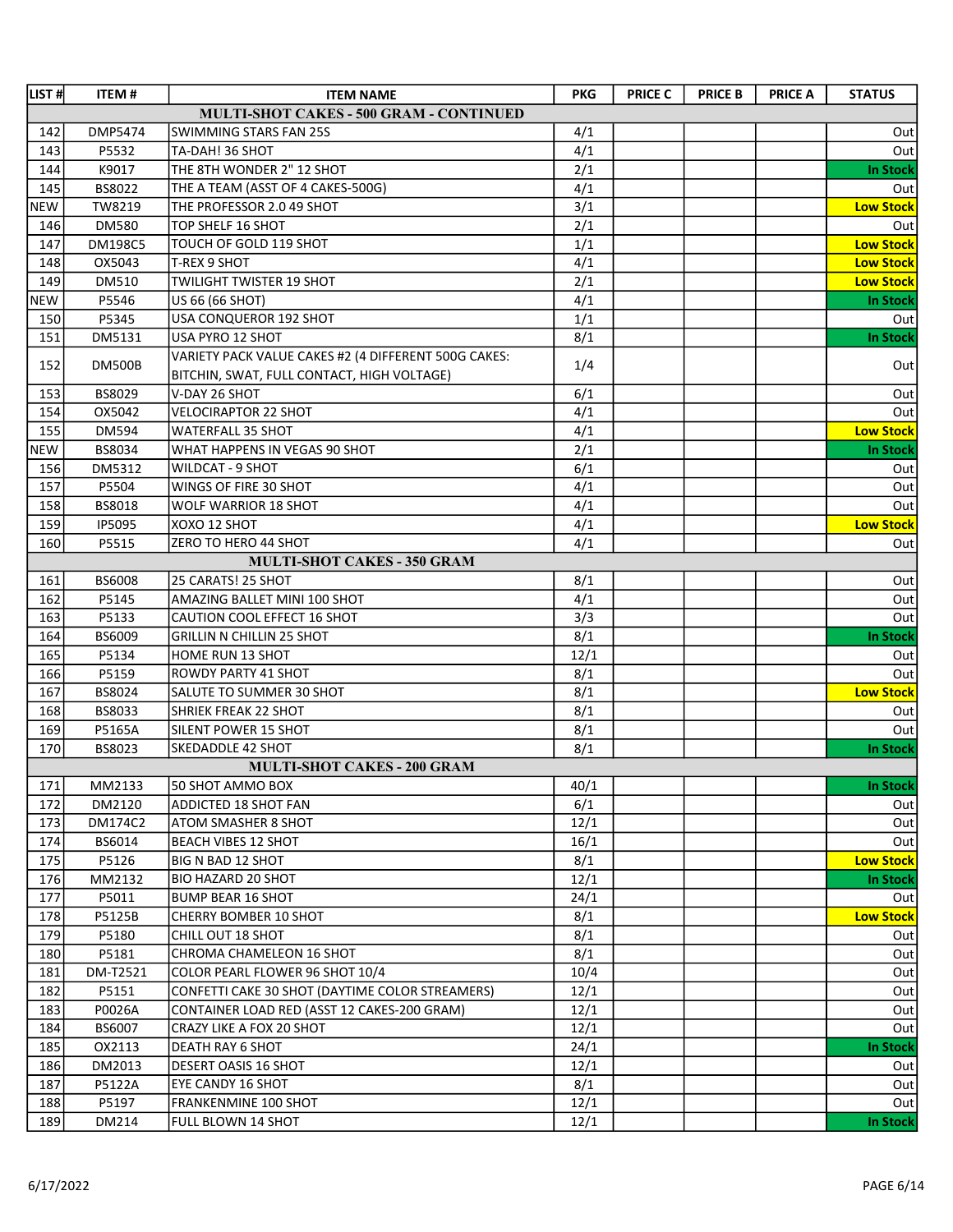| LIST#      | <b>ITEM#</b>  | <b>ITEM NAME</b>                                                    | <b>PKG</b> | <b>PRICE C</b> | <b>PRICE B</b> | <b>PRICE A</b> | <b>STATUS</b>    |
|------------|---------------|---------------------------------------------------------------------|------------|----------------|----------------|----------------|------------------|
|            |               | MULTI-SHOT CAKES - 200 GRAM CONTINUED                               |            |                |                |                |                  |
| 190        | P5191         | FUN FUEL 50 SHOT                                                    | 12/1       |                |                |                | Out              |
| 191        | P5109         | <b>GREAT EXPECTATION 9 SHOT</b>                                     | 24/1       |                |                |                | <b>In Stock</b>  |
| 192        | DM235         | G-SHOCK 16 SHOT                                                     | 12/1       |                |                |                | Out              |
| 193        | OX-K7702A     | HAPPY 36 SHOT (NON-GENERIC)                                         | 24/1       |                |                |                | <b>In Stock</b>  |
| 194        | DM213         | <b>HEAD SHOT 8 SHOT</b>                                             | 12/1       |                |                |                | <b>In Stock</b>  |
| 195        | DM204         | HELL'S GATE 15 SHOT                                                 | 16/1       |                |                |                | Out              |
| 196        | <b>DM234B</b> | IT'S A BOY! (GENDER REVEAL) 12 SHOT                                 | 12/1       |                |                |                | <b>In Stock</b>  |
| 197        | <b>DM234A</b> | IT'S A GIRL! (GENDER REVEAL) 12 SHOT                                | 12/1       |                |                |                | <b>In Stock</b>  |
| 198        | P5149A        | KILLER CAKE 19 SHOT                                                 | 8/1        |                |                |                | <b>In Stock</b>  |
| 199        | MM2131        | KILLER CHIHUAHUA 25 SHOT                                            | 12/1       |                |                |                | Out              |
| 200        | OX295         | KRAKEN 20 SHOT                                                      | 12/1       |                |                |                | <b>In Stock</b>  |
| 201        | DM2110        | LAWLESS 6 SHOT                                                      | 24/1       |                |                |                | <b>In Stock</b>  |
| 202        | OX297         | MAD COW 9 SHOT                                                      | 8/1        |                |                |                | Out              |
| 203        | OX2058        | MAD OX - RAMPAGE IN THE SKY 25 SHOT                                 | 12/1       |                |                |                | <b>In Stock</b>  |
| 204        | DM254         | MEGA MINI 96 SHOT                                                   | 12/1       |                |                |                | <b>In Stock</b>  |
| 205        | P5010         | MERCURIAL BEE 16 SHOT                                               | 24/1       |                |                |                | Out              |
| 206        | DM244         | MINI MAMMOTH STROBE 6 SHOT                                          | 6/1        |                |                |                | Out              |
| 207        | OX2052        | MONKEY WRENCH 20 SHOT                                               | 24/1       |                |                |                | Out              |
| 208        | BS6011        | MYSTIC BERMUDA 21 SHOT                                              | 12/1       |                |                |                | Out              |
| 209        | P5184         | NATION OVATION 16 SHOT                                              | 16/1       |                |                |                | <b>In Stock</b>  |
| 210        | DMP2142       | NISHIKI THUNDER 20 SHOT                                             | 12/1       |                |                |                | <b>In Stock</b>  |
| 211        | IP2150        | NO REGRETS 12 SHOT                                                  | 6/1        |                |                |                | <b>In Stock</b>  |
| <b>NEW</b> | <b>DM208</b>  | NUC' EM 16 SHOT                                                     | 12/1       |                |                |                | <b>In Stock</b>  |
| 212        | DM260         | PIRANHA PANIC 16 SHOT                                               | 12/1       |                |                |                | Out              |
| 213        | P5172         | PIRATES INVASION 23 SHOT                                            | 12/1       |                |                |                | <b>Low Stock</b> |
| <b>NEW</b> | P5192         | PULSE POUNDER 50 SHOT                                               | 12/1       |                |                |                | <b>In Stock</b>  |
| 214        | P5179         | QUANTUM ZOO ASST (DRAGON CHROME, CADMIUM HORSE,                     | 8/3        |                |                |                | <b>Low Stock</b> |
|            |               | HARD CLAW) 8/3                                                      |            |                |                |                |                  |
| <b>NEW</b> | PP2095        | RIPPER ZIPPER 83 SHOT                                               | 12/1       |                |                |                | <b>In Stock</b>  |
| 215        | OX174C2       | RODEO 8 SHOT                                                        | 12/1       |                |                |                | Out              |
| 216        | DM230         | RPG 7 SHOT                                                          | 24/1       |                |                |                | <b>In Stock</b>  |
| 217        | DM290         | SHOCKING PINK 7 SHOT                                                | 24/1       |                |                |                | Out              |
| 218        | DM2111        | SHTF 10 SHOT (\$HIT HIT THE FAN - TOILET PAPER)                     | 12/1       |                |                |                | Out              |
| 219        | BS6016        | <b>SKY BUFFET 48 SHOT</b>                                           | 12/1       |                |                |                | <b>In Stock</b>  |
| 220        | P5144A        | <b>SKY SHOOTER 100 SHOT</b>                                         | 12/1       |                |                |                | Out              |
| 221        | P5143         | SMOKE DRAGON (DAYTIME) 16 SHOT                                      | 12/1       |                |                |                | Out              |
| 222        | P5118         | STRONG MAN 16 SHOT                                                  | 12/1       |                |                |                | Out              |
| 223        | BS6013        | THE COOL KIDS 10 SHOT                                               | 4/4        |                |                |                | Out              |
| 224        | P5147         | THERMAL BLAST 16 SHOT                                               | 12/1       |                |                |                | <b>In Stock</b>  |
| 225        | DM285         | THREE BLIND DICE ASST 16 SHOT                                       | 9/1        |                |                |                | Out              |
| 226        | P5157         | TOO FISHY 10 SHOT                                                   | 8/1        |                |                |                | Out              |
| 227        | P5182         | TOP MAVERICK 25 SHOT                                                | 16/1       |                |                |                | <b>In Stock</b>  |
| 228        | PP2094        | <b>TOXIC 90 SHOT</b>                                                | 9/1        |                |                |                | <b>In Stock</b>  |
| <b>NEW</b> | P5193         | WHIRLWIND ROMANCE (2 DIFFERENT 200G CAKES PACKAGED IN               | 8/2        |                |                |                | In Stock         |
|            |               | PAIRS - 15 SHOTS EACH)                                              |            |                |                |                |                  |
| <b>NEW</b> | PP2091        | <b>WICKED 9 SHOT</b>                                                | 24/1       |                |                |                | <b>In Stock</b>  |
| 229        | P5188         | WRATH OF MEDUSA 80 SHOTS                                            | 16/1       |                |                |                | Outl             |
|            |               | RELOADABLE ARTILLERY SHELLS                                         |            |                |                |                |                  |
| 230        | <b>DM108T</b> | #500 SINGLE SHOT TUBE - ASSORTED EFFECTS 12/1                       | 12/1       |                |                |                | Out              |
| 231<br>232 | DM-0008-6     | 1.75" BALL FESTIVAL BALLS 15/6<br>50 CALIBUR ARTILLERY 60 GRAM 4/18 | 15/6       |                |                |                | <b>Low Stock</b> |
|            | DB-372        | 5 INCH FANCY TAILS TO BREAK - WHIRLWIND, WHISTLE, CRACKLE,          | 4/18       |                |                |                | <b>In Stock</b>  |
| <b>NEW</b> | <b>DMP345</b> | TIGER TAIL (6/12)                                                   | 6/12       |                |                |                | In Stock         |
|            |               |                                                                     |            |                |                |                |                  |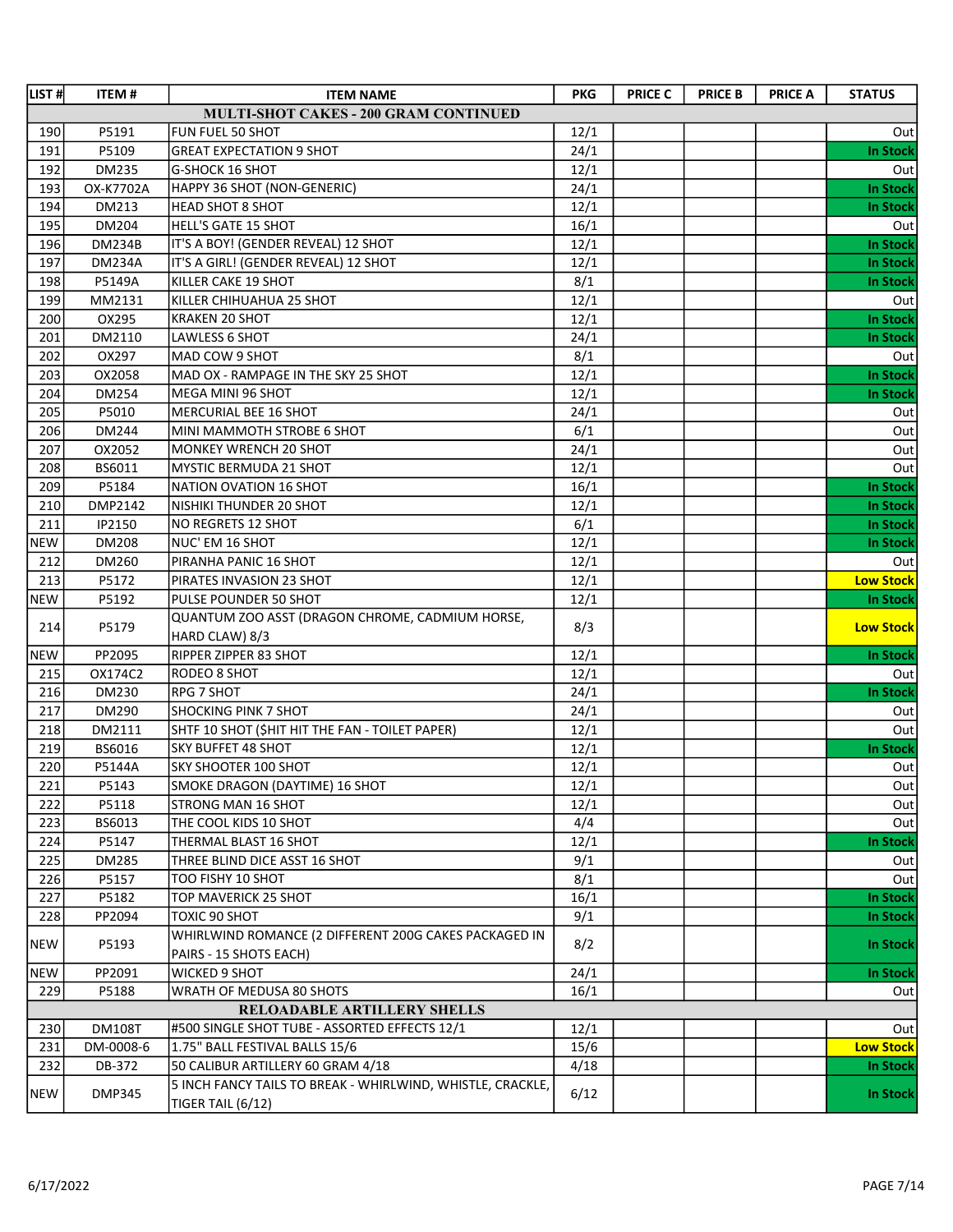| LIST#      | <b>ITEM#</b>     | <b>ITEM NAME</b>                                                          | <b>PKG</b> | <b>PRICE C</b> | <b>PRICE B</b> | <b>PRICE A</b> | <b>STATUS</b>    |
|------------|------------------|---------------------------------------------------------------------------|------------|----------------|----------------|----------------|------------------|
|            |                  | RELOADABLE ARTILLERY SHELLS - CONTINUED                                   |            |                |                |                |                  |
| <b>NEW</b> | <b>DMP347</b>    | 6 INCH SPECIAL EFFECTS- RING, DOUBLE BREAK, NISHIKI, MINE<br>/TAIL (4/24) | 4/24       |                |                |                | <b>In Stock</b>  |
| 233        | DM-W515S12       | BLACK BOX ARTILLERY - COMPACT BOX 12 SHELLS 12/12                         | 12/12      |                |                |                | Out              |
| 234        | <b>DM-W515CS</b> | BLACK BOX CYLINDER ARTILLERY COMPACT 6 SHELLS 12/6                        | 12/6       |                |                |                | <b>In Stock</b>  |
| <b>NEW</b> | P8045            | DONUT SHELLS 6" (12/6)                                                    | 12/6       |                |                |                | <b>In Stock</b>  |
| 235        | P8044            | DOUBLE DRAGON 6" DOUBLE BREAK 12/6                                        | 12/6       |                |                |                | Out              |
| 236        | P8029A           | ECHO IN THE EAR 60 GRAM 5" 12/6                                           | 12/6       |                |                |                | <b>In Stock</b>  |
| 237        | OX-0008-6        | FESTIVAL BALLS (NON GENERIC) 6 SHOT 12/6                                  | 15/6       |                |                |                | Out              |
| 238        | DM371            | FX ARTILLERY - MINES 12/6                                                 | 12/1       |                |                |                | <b>Low Stock</b> |
| 239        | P8031            | G-FORCE 60 GRAM 4/24                                                      | 4/24       |                |                |                | <b>In Stock</b>  |
| 240        | <b>KAS024</b>    | GOD OF THUNDER (SIMILAR TO GOLIATH ASST) 4/1                              | 4/1        |                |                |                | <b>In Stock</b>  |
| 241        | DM316            | GRIM REAPER 60 GRAM 6/12                                                  | 6/12       |                |                |                | Out              |
| <b>NEW</b> | P8028A           | <b>HEAVYWEIGHT (5 INCH) 3/12</b>                                          | 3/12       |                |                |                | <b>In Stock</b>  |
| 242        | DM318            | KICK @SS 60 GRAM 16/6                                                     | 16/6       |                |                |                | Out              |
| 243        | DM315-12         | KINGSLAYER 12'S 60 GRAM 6/12                                              | 6/12       |                |                |                | <b>In Stock</b>  |
| 244        | DM315-24         | KINGSLAYER 24'S 60 GRAM 4/24                                              | 4/24       |                |                |                | <b>In Stock</b>  |
| 245        | <b>DM377</b>     | MIGHTY MAGNUM WITH TAILS 12/12                                            | 12/12      |                |                |                | <b>In Stock</b>  |
| 246        | P8043            | NEON BEEF 60 GRAM (WITH 12 MINES) 4/24                                    | 4/24       |                |                |                | <b>Low Stock</b> |
| 247        | P8042            | NEON BRAWN 1.75" BALL SHELLS 12/12                                        | 12/12      |                |                |                | Out              |
| 248        | <b>DMP322</b>    | NISHIKI KAMURO 5" PRO LEVEL 60 GRAM 16/6                                  | 16/6       |                |                |                | Out              |
| 249        | DM-W515C-V       | POLY PACK CYLINDER ARTILLERY SHELL 24/6                                   | 24/6       |                |                |                | <b>Low Stock</b> |
| 250        | OX317            | PRO OX - MINI MAX CANISTER SHELLS 6/12                                    | 6/12       |                |                |                | Out              |
| 251        | OX317-24         | PRO OX 1.5" CANISTER SHELLS 4/24                                          | 4/24       |                |                |                | Out              |
| 252        | PP343            | PYRO PACKED 4" CANISTER "SHOOTIN' SHELLS" POLY BAG 12/8                   | 12/8       |                |                |                | <b>In Stock</b>  |
| 253        | PP341            | PYRO PACKED 5" SHELLS 4/24                                                | 4/24       |                |                |                | Out              |
| 254        | OX319            | RAGING BULL 5" ARTILLERY SHELLS 4/24                                      | 4/24       |                |                |                | <b>In Stock</b>  |
| 255        | OX319-6          | RAGING BULL ARTILLERY 6 PACK (16/6)                                       | 16/6       |                |                |                | Out              |
| 256        | DM313            | SIMPLY THE BEST 5" ARTILLERY SHELLS 4/24                                  | 4/24       |                |                |                | <b>In Stock</b>  |
| 257        | DM372            | SIXTY GRAM CAN 60 GRAM 4/18                                               | 4/18       |                |                |                | Out              |
| 258        | OX372            | SIXTY GRAM CAN PRO OX 18'S 60G CYLINDERS (4/18)                           | 4/18       |                |                |                | <b>In Stock</b>  |
| <b>NEW</b> | <b>KAS032</b>    | SKY SLAMMER 4/24                                                          | 4/24       |                |                |                | Out              |
| 259        | DM314            | SKY TITAN 60 GRAM 4/24                                                    | 4/24       |                |                |                | <b>In Stock</b>  |
| 260        | <b>KAS013</b>    | SMOKING HOT PREMIUM ARTILLERY SHELLS 60 GRAM 4/24                         | 4/24       |                |                |                | <b>In Stock</b>  |
| 261        | BS9007           | SUPER NOVA 60 GRAM - 24 SHELLS 4/24                                       | 4/24       |                |                |                | <b>In Stock</b>  |
|            |                  | <b>ASSORTMENTS</b>                                                        |            |                |                |                |                  |
| 262        | P0023            | 4TH OF JULY BACKPACK (NOVELTY ASST) 10/1                                  | 10/1       |                |                |                | Out              |
| 263        | P0001A           | AIR FIGHTER (AERIAL ASST W/ARTILLERY) 4/1                                 | 4/1        |                |                |                | <b>Low Stock</b> |
| 264        | DM549            | AMERICAN SERIES (ASST OF 4 CAKES-500G)                                    | 4/1        |                |                |                | <b>In Stock</b>  |
| 265        | DM426            | AMERICA'S ASSORTMENT (ASST W/ ARTILLERY) 2/1                              | 2/1        |                |                |                | <b>In Stock</b>  |
| 266        | DM439L-8         | <b>BUCKET OF FIREWORKS (LARGE) 8/1</b>                                    | 8/1        |                |                |                | Out              |
| 267        | DM460            | CAPTAIN'S CHOICE ROCKET ASST 5/1                                          | 5/1        |                |                |                | Out              |
| 268        | P0027A           | CONTAINER LOAD BLUE (ASST 4 CAKES-500 GRAM)                               | 4/1        |                |                |                | <b>In Stock</b>  |
| 269        | P0026A           | CONTAINER LOAD RED (ASST 12 CAKES-200 GRAM)                               | 12/1       |                |                |                | Out              |
| 270        | P0038            | DIWALI DAZZLER (SAFE N SANE ASST) 8/1                                     | 8/1        |                |                |                | Out              |
| 271        | DM420            | DOMINATOR'S REVENGE (AERIAL ASST) 6/1                                     | 6/1        |                |                |                | <b>In Stock</b>  |
| <b>NEW</b> | DM630            | EARTHQUAKE (SAFE N SANE ASST) 9/1                                         | 9/1        |                |                |                | <b>In Stock</b>  |
| 272        | P0017            | FLYING SPACE ASST (AERIAL ASST BAG) 6/1                                   | 6/1        |                |                |                | Outl             |
| 273        | DM5280           | FOUR KINGS (4 DIFFERENT 500G CAKES IN COLOR CARTON:                       |            |                |                |                | Out              |
|            |                  | DRAGON, PHOENIX, TERRAPIN, TIGER)                                         | 1/4        |                |                |                |                  |
| 274        | DM511            | JUDGE, JURY, EXECUTIONER (3 DIFFERENT 500G CAKES IN COLOR                 | 1/3        |                |                |                |                  |
|            |                  | CARTON: JUDGE, JURY, EXECUTIONER)                                         |            |                |                |                | Out              |
| 275        | DM604            | KIDS FUN PACK (SAFE N SANE ASST) 24/1                                     | 24/1       |                |                |                | Out              |
| 276        | P0025            | LIFE OF THE PARTY (AERIAL ASST W/ARTILLERY) 1/1                           | 1/1        |                |                |                | Out              |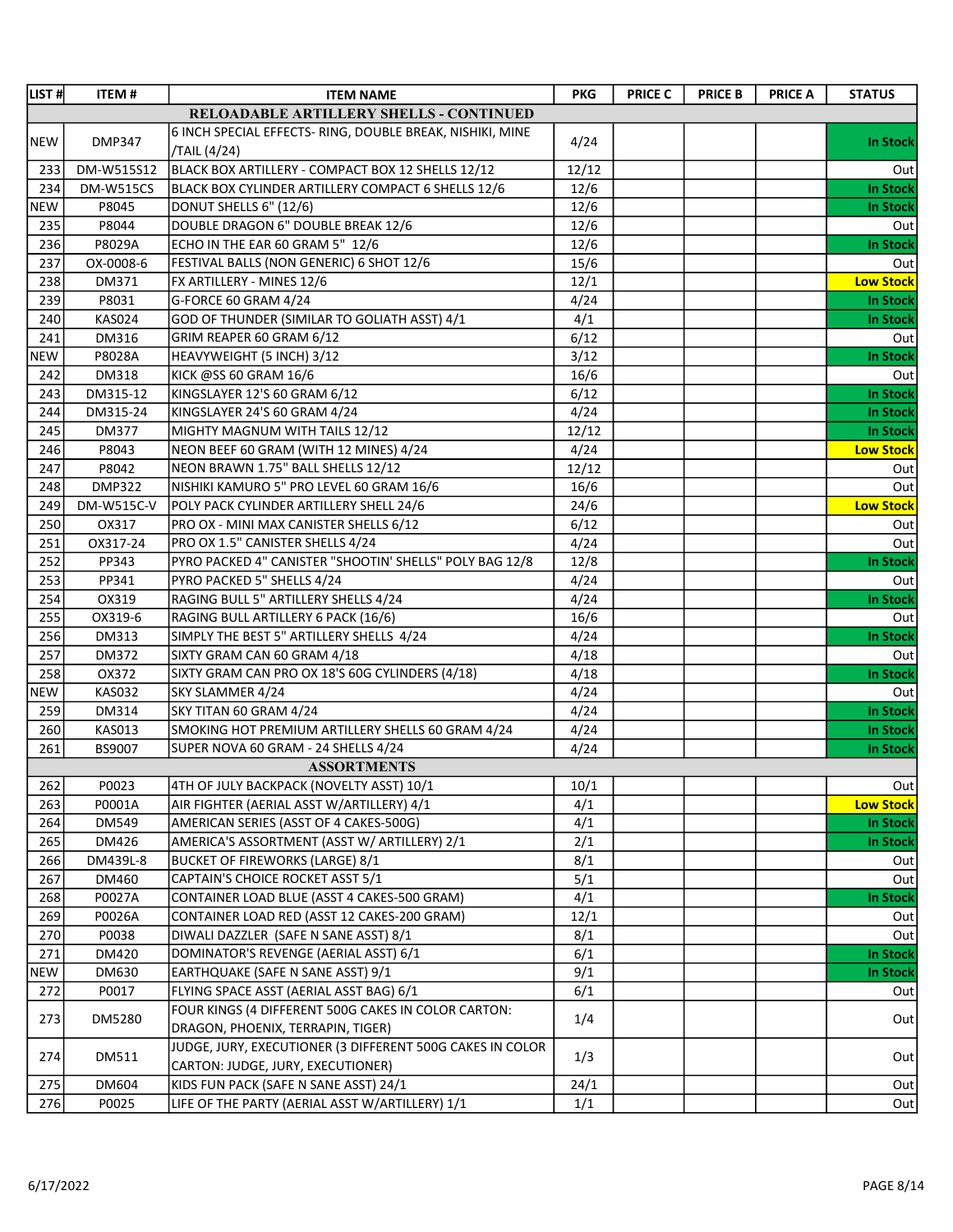| LIST#      | <b>ITEM#</b>     | <b>ITEM NAME</b>                                                                                                | <b>PKG</b>    | <b>PRICE C</b> | <b>PRICE B</b> | <b>PRICE A</b> | <b>STATUS</b>    |
|------------|------------------|-----------------------------------------------------------------------------------------------------------------|---------------|----------------|----------------|----------------|------------------|
|            |                  | <b>ASSORTMENTS - CONTINUED</b>                                                                                  |               |                |                |                |                  |
| 277        | OX5809           | MAD OX - TRUCKLOAD (10 ASST CAKES - 2X500G, 8X200G)                                                             | 10/1          |                |                |                | Out              |
| 278        | DMP5077          | MAMMOTH AERIAL ASSORTMENT (4 DIFFERENT 500G CAKES IN<br>COLOR CARTON: BROCADE, PEONY, CRACKLING, STAR SPANGLED) | 1/4           |                |                |                | <b>In Stock</b>  |
| 279        | BS2104A          | MASSIVE ATTACK (AERIAL ASST W/ARTILLERY) 4/1                                                                    | 4/1           |                |                |                | <b>In Stock</b>  |
| 280        | DM414            | MAX VALUE TRAY ASSORTMENT (AERIAL ASST) 12/1                                                                    | 12/1          |                |                |                | Out              |
| 281        | OX5808           | OX BOX (4 DIFFERENT 500G CAKES IN COLOR CARTON: SMACK<br>DOWN, NEON OVERLOAD, ENERGIZER, LAND OF THE FREE)      | 1/4           |                |                |                | Out              |
| <b>NEW</b> | P5564            | PIZZA SAMPLER 90 SHOT (6 DIFFERENT 500G CAKES IN COLOR<br>CARTON)                                               | 6/1           |                |                |                | Out              |
| 282        | DM462L-6         | PYRO SUPPLY (AERIAL ASST BAG) 6/1                                                                               | 6/1           |                |                |                | Out              |
|            |                  | QUANTUM ZOO ASST (DRAGON CHROME, CADMIUM HORSE,                                                                 |               |                |                |                |                  |
| 282        | P5179            | HARD CLAW) 8/3                                                                                                  | 8/3           |                |                |                | <b>Low Stock</b> |
| 283        | DM5109           | SALUTE TO THE RED, WHITE AND BLUE (3 DIFFERENT 500G CAKES<br>IN A COLOR CARTON)                                 | 1/3           |                |                |                | <b>Low Stock</b> |
| 284        | <b>DM430</b>     | SUPREME DOMINANCE (AERIAL ASST W/ ARTILLERY) 1/1                                                                | 1/1           |                |                |                | Out              |
| 285        | BS8022           | THE A TEAM (ASST OF 4 CAKES-500G)                                                                               | 4/1           |                |                |                | Out              |
| 286        | DM610            | TORNADO (SAFE & SANE ASST) 18/1                                                                                 | 18/1          |                |                |                | Out              |
| 287        | DM428            | TOTAL DOMINANCE (AERIAL ASST W/ARTILLERY) 2/1                                                                   | 2/1           |                |                |                | Out              |
| 288        | DM620            | TSUNAMI (SAFE & SANE ASST) 12/1                                                                                 | 12/1          |                |                |                | Out              |
|            |                  | VARIETY PACK VALUE CAKES #2 (4 DIFFERENT 500G CAKES:                                                            |               |                |                |                |                  |
| 289        | <b>DM500B</b>    | BITCHIN, SWAT, FULL CONTACT, HIGH VOLTAGE)                                                                      | 1/4           |                |                |                | Out              |
|            |                  | WHIRLWIND ROMANCE (2 DIFFERENT 200G CAKES PACKAGED IN                                                           |               |                |                |                |                  |
| NEW        | P5193            | PAIRS - 15 SHOTS EACH)                                                                                          | 8/2           |                |                |                | In Stock         |
|            |                  | <b>ROMAN CANDLES</b>                                                                                            |               |                |                |                |                  |
| 290        | DM-T6515         | 10 BALL MAGICAL ROMAN CANDLE 24/6                                                                               | 24/6          |                |                |                | In Stock         |
| 291        | DM-0529-10SP     | 10 SHOT THUNDER & LIGHTING W/ SPK & RPT 36/4                                                                    | 36/4          |                |                |                | In Stock         |
| 292        | DM-T6513         | 5 BALL MAGICAL ROMAN CANDLE 48/6                                                                                | 48/6          |                |                |                | In Stock         |
| 293        | OX-K2255C        | BLUE THUNDER 10 BALLS 24/6                                                                                      | 24/6          |                |                |                | In Stock         |
| 294        | DM1406           | COLOR CANNON 180 SHOT 20/1                                                                                      | 20/1          |                |                |                | In Stock         |
| 295        | P4019            | DAYLIGHT DELIGHT (ONE PARACHUTE CANDLE, ONE SMOKE                                                               | 24/2          |                |                |                | Out              |
|            |                  | CANDLE)                                                                                                         |               |                |                |                |                  |
| 296        | P4016            | DRAGON TAILS 30/5                                                                                               | 30/5          |                |                |                | <b>Low Stock</b> |
| 297        | P4018            | MASTER BLASTER 196 SHOT 15/1                                                                                    | 15/1          |                |                |                | Out              |
| 298        | OX1417-GC        | OX CANDLES (GLITTERING COMET) 5 SHOT 15/4                                                                       | 15/4          |                |                |                | Out              |
| 299        | DM1421           | PLATINUM PINK CANDLE 5 SHOT 18/4                                                                                | 18/4          |                |                |                | <b>In Stock</b>  |
| 300        | DM467            | ROMAN CANDLE POLY PACK 12/24                                                                                    | 12/24         |                |                |                | In Stock         |
| 301        | DM1405           | SON OF A GUN (5 BALL W/TUBE) 8/8                                                                                | 8/8           |                |                |                | Out              |
| 302        | OX1406           | STAMPEDE CANDLE 180 SHOT 20/1                                                                                   | 20/1          |                |                |                | In Stock         |
| 303        | P4017            | THUNDER MANIA 8 SHOT 24/4                                                                                       | 24/4          |                |                |                | Out              |
|            |                  | <b>SATURN MISSILE BATTERIES</b>                                                                                 |               |                |                |                |                  |
| 304        | OX-K1130C7-A     | SATURN MISSILE BATTERY 25 SHOT 120/1                                                                            | 120/1         |                |                |                | Out              |
| 305        | P5604A           | SATURN MISSILE BATTERY 25 SHOT 30/4                                                                             | 30/4          |                |                |                | <b>Low Stock</b> |
| 306        | OX-K1130C12      | SATURN MISSILE BATTERY 100 SHOT 30/1                                                                            | 30/1          |                |                |                | In Stock         |
| 307        | P5604E           | SATURN MISSILE BATTERY 300 SHOT 12/1                                                                            | 12/1          |                |                |                | Out              |
| 308        | OX1608           | SATURN MISSILE BATTERY 300 SHOT 12/1                                                                            | 12/1          |                |                |                | <b>In Stock</b>  |
| 309        | DM1610           | SATURN MISSILE BATTERY 750 SHOT 2/1<br><b>ROCKETS</b>                                                           | 2/1           |                |                |                | In Stock         |
|            |                  | APOLLO PROGRAM 24/6                                                                                             |               |                |                |                |                  |
| 310<br>311 | DM1510<br>DM1532 | BIG AIR ASSORTMENT 10/13                                                                                        | 24/6<br>10/13 |                |                |                | Out<br>Out       |
| 312        | OX-T0508         | CLUSTERING BEES (NON-GENERIC) 72/6                                                                              | 72/6          |                |                |                | Out              |
| 313        | OX1537           | ELECTRO STREAK ROCKET 36/6                                                                                      | 36/6          |                |                |                | Out              |
| 314        | DM-T0081A        | FIRE DRAGON 2 OZ ROCKET 48/12                                                                                   | 48/12         |                |                |                | <b>Low Stock</b> |
| <b>NEW</b> | DM-T0510         | FLYING COLOR BUTTERFLY ROCKET 72/1                                                                              | 72/1          |                |                |                | In Stock         |
|            |                  |                                                                                                                 |               |                |                |                |                  |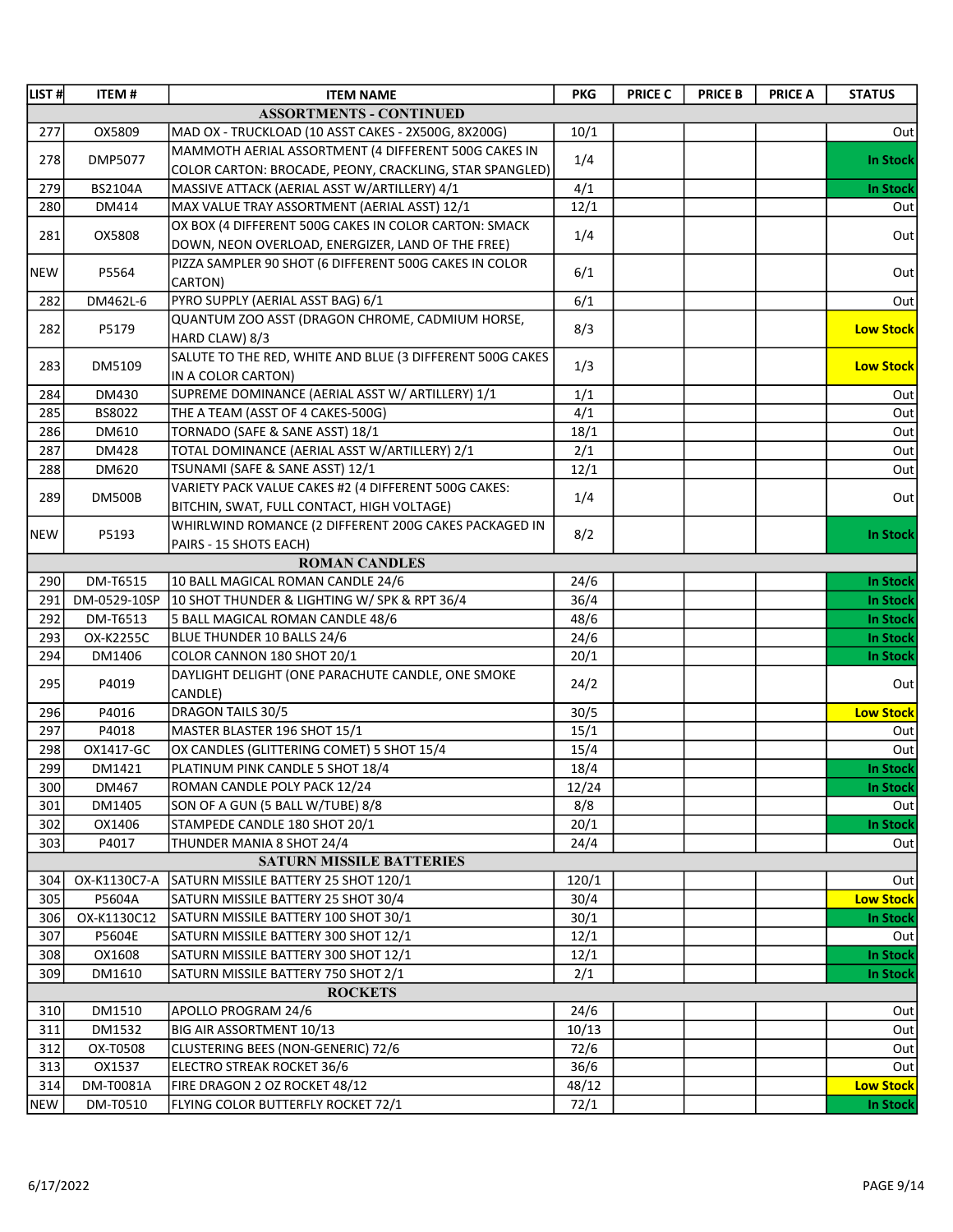| LIST #     | <b>ITEM#</b>    | <b>ITEM NAME</b>                                      | <b>PKG</b> | <b>PRICE C</b> | <b>PRICE B</b> | <b>PRICE A</b> | <b>STATUS</b>    |
|------------|-----------------|-------------------------------------------------------|------------|----------------|----------------|----------------|------------------|
|            |                 | <b>ROCKETS - CONTINUED</b>                            |            |                |                |                |                  |
| 315        | DM1534          | <b>FUNNY FACE ROCKET 20/5</b>                         | 20/5       |                |                |                | <b>In Stock</b>  |
| 316        | BW1508          | <b>GEMINI PROGRAM 12/6</b>                            | 12/6       |                |                |                | In Stock         |
| 317        | OX-T0511        | GLITTERING LIGHT ROCKET (NON-GENERIC) 72/6            | 72/6       |                |                |                | Out              |
| 318        | DM-T0513        | PARACHUTE ROCKET 96/6                                 | 96/6       |                |                |                | <b>In Stock</b>  |
| 319        | DM1502          | PINBALL ROCKET 24/4                                   | 24/4       |                |                |                | In Stock         |
| 320        | OX1506          | RING ROCKET 24/6                                      | 24/6       |                |                |                | In Stock         |
| 321        | DM1512          | SATURN V HEAVY LIFTER 24/8                            | 24/8       |                |                |                | Out              |
| 322        | DM1538          | SCREAMING WHISTLE TO CRACKLE 72/12                    | 72/12      |                |                |                | <b>Low Stock</b> |
| 323        | P2027           | SPACE FALCON 16/5                                     | 16/5       |                |                |                | <b>In Stock</b>  |
| <b>NEW</b> | P2026           | THE FREEDOM RINGS (RING SHAPED BURSTS) 12/8           | 12/8       |                |                |                | In Stock         |
| 324        | OX-0445S        | WHISTLING MOON TRAVELLER W/REPORT (NON-GENERIC)       |            |                |                |                |                  |
|            |                 | 20/12/12                                              | 20/12/12   |                |                |                | In Stock         |
| 325        | DM-T0512        | WILD GEESE ROCKET (NON-GENERIC) 48/6                  | 48/6       |                |                |                | <b>In Stock</b>  |
|            |                 | XL BOTTLE ROCKET W/REPORT (LARGE, HIGH QUALITY, NON-  |            |                |                |                |                  |
| 326        | OX-0440L        | GENERIC) 25/12/12                                     | 25/12/12   |                |                |                | Out              |
|            |                 | XL MAX BOTTLE ROCKET W/ REPORT (XL, HIGH PERFORMANCE, |            |                |                |                |                  |
| 327        | DM-0440XL       | NON-GENERIC) 25/12/12                                 | 25/12/12   |                |                |                | Out              |
|            |                 | <b>FIRECRACKERS</b>                                   |            |                |                |                |                  |
| 328        | OX1232          | BLACK LABEL 1" FIRECRACKERS                           | 100/100    |                |                |                | Out              |
| 329        | OX1239          | <b>BLACK LABEL M-150 SALUTE</b>                       | 24/60      |                |                |                | Out              |
| 330        | <b>DM1233</b>   | <b>BLACK SPIDER WITH FUSE</b>                         | 24/10/60   |                |                |                | Out              |
| 331        | <b>DM-T715</b>  | DOMINATOR FIRECRACKERS 16'S                           | 12/80/16   |                |                |                | Out              |
| 332        | DM-T716         | DOMINATOR FIRECRACKERS 16'S (HALF BRICK)              | 24/40/16   |                |                |                | <b>In Stock</b>  |
| 333        | <b>DM-T724A</b> | DOMINATOR FIRECRACKERS 100'S                          | 8/20/100   |                |                |                | In Stock         |
| 334        | <b>DM-T733A</b> | DOMINATOR FIRECRACKERS 1,000'S                        | 16/1000    |                |                |                | In Stock         |
| <b>NEW</b> | DM-T734         | DOMINATOR FIRECRACKERS 2,000'S                        | 8/2000     |                |                |                | <b>In Stock</b>  |
| <b>NEW</b> | <b>DM-T735</b>  | DOMINATOR FIRECRACKERS 4,000 ROLL CRACKERS            | 2/4000     |                |                |                | <b>In Stock</b>  |
| 335        | DM1234          | DOMINATOR XL CRACKER                                  | 18/3       |                |                |                | Out              |
| 336        | P-T724A         | FLASH CRACKERS 100'S                                  | 8/20/100   |                |                |                | Out              |
| 337        | T734            | <b>FLASH CRACKERS 2000'S</b>                          | 8/2000     |                |                |                | Out              |
| 338        | T735            | FLASH CRACKERS 4000'S                                 | 4/4000     |                |                |                | Out              |
| 339        | P-T736          | FLASH CRACKER 8000'S                                  | 2/8000     |                |                |                | Out              |
| 340        | P-T737          | FLASH CRACKER 16,000'S                                | 1/16000    |                |                |                | <b>Low Stock</b> |
| 341        | DM1231          | M-150 CRACKERS BOX OF 36                              | 40/36      |                |                |                | Out              |
| 342        | DM1230          | M-150 FIRECRACKERS BAG OF 12                          | 120/12     |                |                |                | Out              |
| <b>NEW</b> | DM-T736         | THUNDERBOMB FIRECRACKERS 8,000 ROLL                   | 2/8000     |                |                |                | <b>In Stock</b>  |
|            |                 | <b>FLYING ITEMS</b>                                   |            |                |                |                |                  |
| 343        | P6009A          | LADYBUGS 40/3                                         | 40/3       |                |                |                | <b>Low Stock</b> |
| 344        | DM1114          | LADYBUGS 60/3                                         | 60/3       |                |                |                | Out              |
| 345        | DM1103-2        | PEACEMAKER (2 PACK BAG) 144/2                         | 144/2      |                |                |                | Out              |
| <b>NEW</b> | P6030           | TAKE ME TO YOUR LEADER (GIRANDOLA) 4/1                | 4/1        |                |                |                | In Stock         |
|            |                 | <b>PARACHUTES</b>                                     |            |                |                |                |                  |
| 346        | BS2703          | 4TH OF JULY SKYDIVE 12 SHOT                           | 8/1        |                |                |                | In Stock         |
| <b>NEW</b> | OX1311          | 19 SHOT COLOR & PARACHUTE (DAYTIME USE) 8/1           | 8/1        |                |                |                | <b>Low Stock</b> |
| 347        | DM-0160         | DOMINATOR PARACHUTE BATTALION 12/1                    | 12/1       |                |                |                | <b>In Stock</b>  |
| 348        | OX1302          | MAMMOTH DAY PARACHUTE - 40" 20/4                      | 20/4       |                |                |                | <b>Low Stock</b> |
| 349        | P-0160          | PARACHUTE BATTALION 12/1                              | 12/1       |                |                |                | In Stock         |
|            |                 | PARATROOPER (SINGLE SHOT TUBES WITH PLASTIC ARMY MEN) |            |                |                |                |                  |
| <b>NEW</b> | DM1309          | 18/4                                                  | 18/4       |                |                |                | In Stock         |
|            |                 | PRINCESS PARACHUTE (SINGLE SHOT TUBES WITH PLASTIC    |            |                |                |                |                  |
| 350        | P5089           | PRINCESS TOY) 24/2                                    | 24/2       |                |                |                | In Stock         |
| 351        | DM1308          | PRINCESS PARACHUTES 9 SHOT (PINK SMOKE)               | 4/1        |                |                |                | In Stock         |
| 352        | DM1306          | SEAL TEAM 6 SHOT (DAYTIME W/TOY FIGURINES)            | 4/1        |                |                |                | In Stock         |
| 353        | BW1300          | VICTORY CELEBRATION 37 SHOT (NIGHT TIME) 12/1         | 12/1       |                |                |                | <b>Low Stock</b> |
|            |                 |                                                       |            |                |                |                |                  |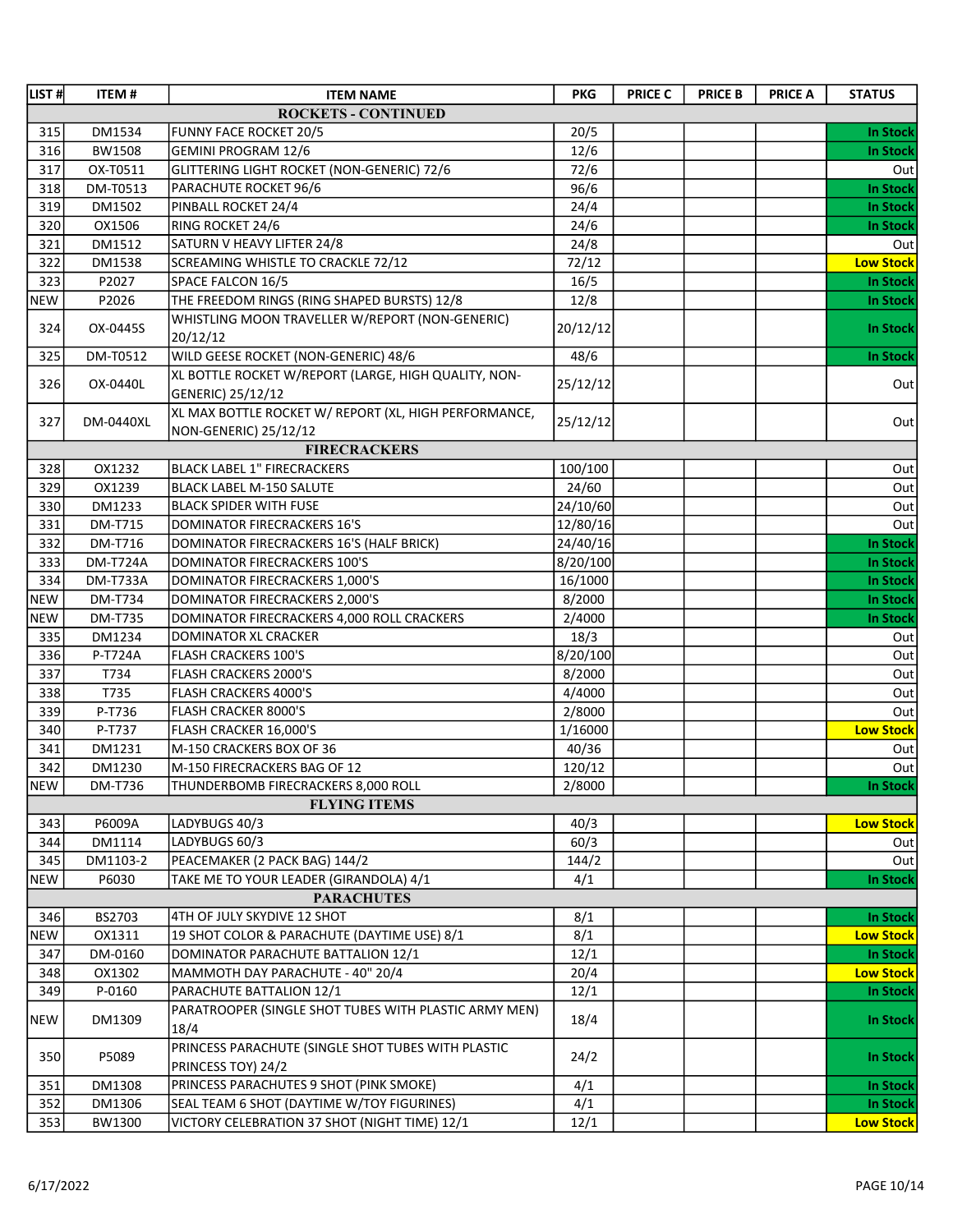| LIST#      | <b>ITEM#</b>    | <b>ITEM NAME</b>                                     | <b>PKG</b> | <b>PRICE C</b> | <b>PRICE B</b> | <b>PRICE A</b> | <b>STATUS</b>    |
|------------|-----------------|------------------------------------------------------|------------|----------------|----------------|----------------|------------------|
|            |                 | <b>FOUNTAINS</b>                                     |            |                |                |                |                  |
| 354        | BW-HN60         | 6" FLORAL FOUNTAIN (ASSORTED 4 PACKS) 36/4           | 36/4       |                |                |                | Out              |
| 355        | DM761           | 6" LITTLE BOSS CONE (24/6)                           | 24/6       |                |                |                | Out              |
| <b>NEW</b> | P3217           | BUCKET OF FUN (500G 80 SECOND DURATION) 4/1          | 4/1        |                |                |                | <b>In Stock</b>  |
| <b>NEW</b> | P3218           | DRAGON THRONE (65 SECOND DURATION) 6/1               | 6/1        |                |                |                | <b>In Stock</b>  |
| 356        | P3045           | DREAM FLOWER FOUNTAIN 48/1                           | 48/1       |                |                |                | Out              |
| 357        | P3212           | ERUPTION (70 SECOND DURATION) 4/1                    | 4/1        |                |                |                | <b>In Stock</b>  |
| 358        | BS5003          | FIRE-N-ICE 6/1                                       | 6/1        |                |                |                | <b>In Stock</b>  |
| 359        | P3206           | FIREWHEEL FTN. 12/1                                  | 12/1       |                |                |                | Out              |
| 360        | OX798           | HAUNTED HOUSE 6/1                                    | 6/1        |                |                |                | Out              |
| 361        | <b>DM-W499A</b> | KILLER BEE 24/4                                      | 24/4       |                |                |                | <b>In Stock</b>  |
| 362        | P3090           | KOI POND 12/1                                        | 12/1       |                |                |                | <b>In Stock</b>  |
| 363        | OX799           | LAVA LAMP (HOT LAVA) 60/1                            | 60/1       |                |                |                | Out              |
| 364        | P3093           | LIGHT HOUSE 12/1                                     | 12/1       |                |                |                | Out              |
| 365        | PP7040          | LOUD MOUTH 24/1                                      | 24/1       |                |                |                | <b>Low Stock</b> |
| 366        | P3092           | NEON JELLY BEANS 8/1                                 | 8/1        |                |                |                | <b>In Stock</b>  |
| <b>NEW</b> | P3214           | PUPPY FOUNTAIN (52 SECOND DURATION) 2/8              | 2/8        |                |                |                | <b>In Stock</b>  |
| <b>NEW</b> | P3209           | PUZZLE CUBE (82 SECOND DURATION) 8/1                 | 8/1        |                |                |                | <b>In Stock</b>  |
| 367        | OX796           | PYRO COLA 48/1                                       | 48/1       |                |                |                | Out              |
| 368        | <b>DM706</b>    | RADICAL RAINBOW W/ FINALE 18/1                       | 18/1       |                |                |                | <b>In Stock</b>  |
| 369        | P3205           | SILENT MODE 12/1                                     | 12/1       |                |                |                | <b>In Stock</b>  |
| 370        | P3088           | SNOW CONE 8/1                                        | 8/1        |                |                |                | <b>In Stock</b>  |
| 371        | P3097           | SNOW CONE JR. 18/1                                   | 18/1       |                |                |                | <b>Low Stock</b> |
| 372        | DM212F5         | SUMMERTIME SANTA 500G (3 MINUNTE DURATION) 4/1       | 4/1        |                |                |                | Out              |
|            |                 | <b>SPARKLERS</b>                                     |            |                |                |                |                  |
| 373        | DM8NB1          | #8 COLOR BAMBOO SPARKLERS 24/12/6                    | 24/12/6    |                |                |                | Out              |
| 374        | DM10NB          | #10 BAMBOO GOLD SPARKLERS (24/12/8)                  | 24/12/8    |                |                |                | Out              |
| 375        | DM10NB1         | #10 COLOR BAMBOO SPARKLERS (48/6/8)                  | 48/6/8     |                |                |                | Out              |
| 376        | P-0750          | #10 COLOR SPARKLER (WIRE) 24/12/8                    | 24/12/8    |                |                |                | Out              |
| 377        | 0978            | #10 GOLD SPARKLER (WIRE) 24/12/8                     | 24/12/8    |                |                |                | Out              |
| 378        | OX10NB-NEO      | #10 NEON SPARKLERS (NEOX - OX BRAND) (24/12/8)       | 24/12/8    |                |                |                | Out              |
| 379        | <b>DM14N</b>    | #14 GOLD ELECTRIC SPARKLER (6/24/6)                  | 6/24/6     |                |                |                | Out              |
|            |                 |                                                      |            |                |                |                |                  |
| 380        | DM-0981L        | #14 MORNING GLORY (6 PACK BOXES - NON-GENERIC) 360/6 | 360/6      |                |                |                | Out              |
| 381        | DM20N           | #20 GOLD ELECTRIC SPARKLER 9/4/8                     | 9/4/8      |                |                |                | <b>Low Stock</b> |
| 382        | DM20NW          | #20 GOLD ELECTRIC SPARKLERS - WEDDING BOX 3/12/8     | 3/12/8     |                |                |                | <b>In Stock</b>  |
| 383        | DM36N           | #36 GOLD ELECTRIC SPARKLER 36/4                      | 36/4       |                |                |                | Out              |
| 384        | OX0981-36       | #36 JUMBO MORNING GLORY 96/6                         | 96/6       |                |                |                | <b>In Stock</b>  |
| 385        | <b>DM727</b>    | FIRE SABRE HAND HELD SWORD FOUNTAIN 60/1             | 60/1       |                |                |                | In Stock         |
|            |                 |                                                      |            |                |                |                |                  |
| 386        | P9010           | HANABI SPARKLERS (TRADITIONAL JAPANESE STYLE) 100/4  | 100/4      |                |                |                | <b>In Stock</b>  |
| 387        | BS7008          | ICE SPARKLERS 2/60/6                                 | 2/60/6     |                |                |                | <b>Low Stock</b> |
| 388        | P9003C          | JUMBO MORNING GLORY 36" 96/6                         | 96/6       |                |                |                | Out              |
|            |                 | <b>SMOKE</b>                                         |            |                |                |                |                  |
| 389        | BS2601          | 6 MINUTES SMOKE 72/2                                 | 72/2       |                |                |                | <b>In Stock</b>  |
| 390        | BW907           | BIG COLOR SMOKE BALLS 8/12/3                         | 8/12/3     |                |                |                | Out              |
| 391        | P6013           | COLOR CHANGE SMOKE 2/3/24                            | 2/3/24     |                |                |                | Out              |
|            |                 | COLOR SMOKE GRENADES (PULL STRING - 45 SEC DURATION) |            |                |                |                |                  |
| 392        | BS2602          | 6/24                                                 | 6/24       |                |                |                | Out              |
| 393        | DM911           | HOT PINK MEGA SMOKE (24/6)                           | 24/6       |                |                |                | <b>In Stock</b>  |
| 394        | OX904-12        | OX BALLS (SMOKE BALLS) 20/6/12                       | 20/6/12    |                |                |                | Out              |
| 395        | DM921           | PULL STRING COLOR SMOKE GRENADE 4/24                 | 4/24       |                |                |                | <b>In Stock</b>  |
| 396        | DM912           | TWO MIN. SMOKE SCREEN 6/24                           | 6/24       |                |                |                | Out              |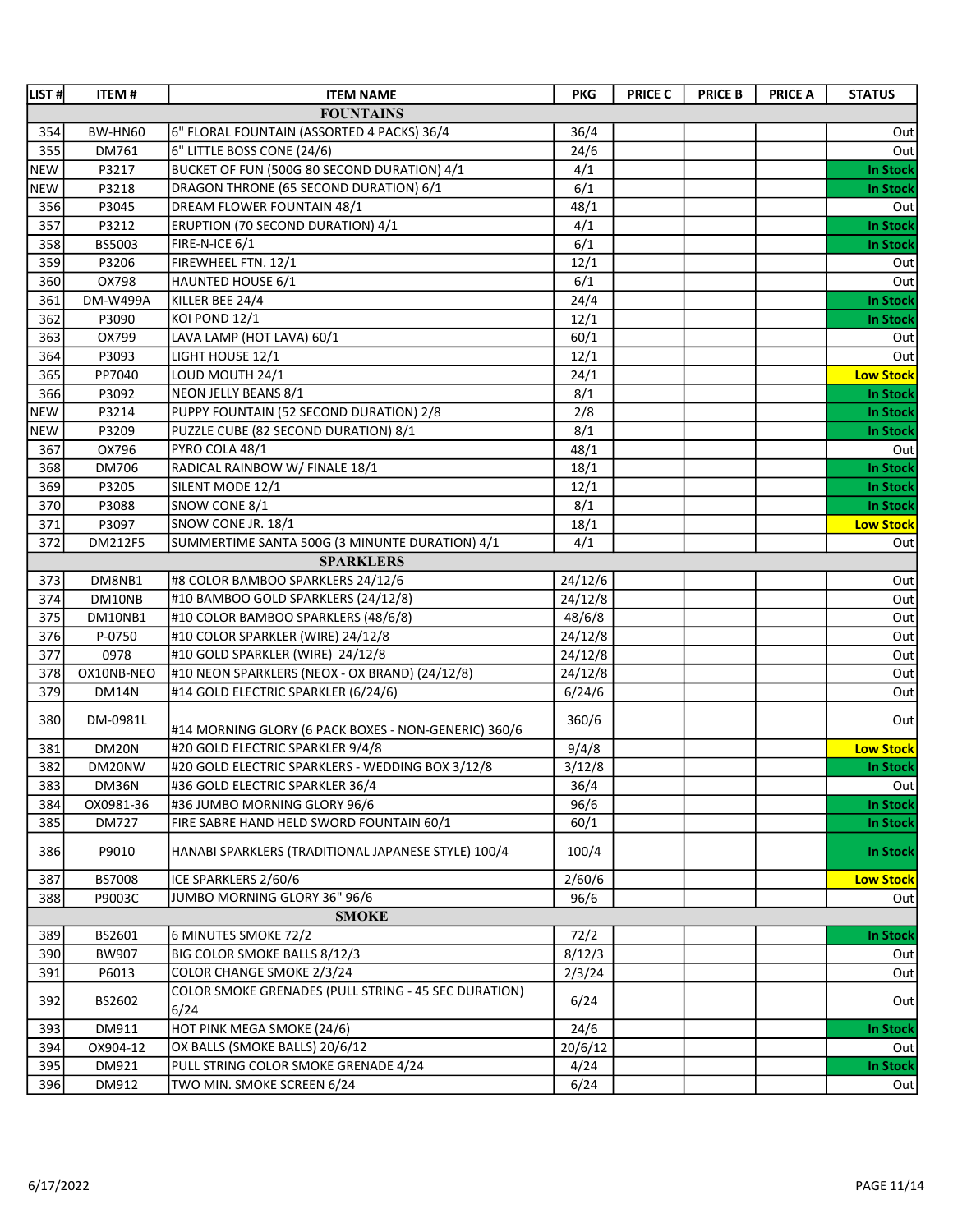| LIST#      | <b>ITEM#</b>     | <b>ITEM NAME</b>                                          | <b>PKG</b> | <b>PRICE C</b> | <b>PRICE B</b> | <b>PRICE A</b> | <b>STATUS</b>    |
|------------|------------------|-----------------------------------------------------------|------------|----------------|----------------|----------------|------------------|
|            |                  | <b>STROBES</b>                                            |            |                |                |                |                  |
| 397        | DM1002           | DOMINATOR STROBE FLASH POT 6/40/6                         | 6/40/6     |                |                |                | <b>In Stock</b>  |
| 398        | DM986            | PRO STROBE - XL 20/5                                      | 20/5       |                |                |                | Out              |
|            |                  | <b>NOVELTIES</b>                                          |            |                |                |                |                  |
| 399        | BW-1010          | 13" SPARKLING WHEEL 20/1                                  | 20/1       |                |                |                | Out              |
| 400        | DM819            | CAMPFIRE BLUE 12/10                                       | 12/10      |                |                |                | <b>In Stock</b>  |
| 401        | DM-W704          | CHICKEN LAYING EGG (BALLOON) 72/2                         | 72/2       |                |                |                | <b>In Stock</b>  |
| 402        | DM969            | DIRTY DOG (W/ CRACKLING SURPRISE) 2/144                   | 2/144      |                |                |                | <b>In Stock</b>  |
| 403        | DM-W440          | FROG FIREWORKS 40/6                                       | 40/6       |                |                |                | <b>In Stock</b>  |
| 404        | DM1014           | JUMBO GROUND BLOOM FLOWER (12/12/6)                       | 12/12/6    |                |                |                | <b>Low Stock</b> |
| 405        | DM967            | LAND MINES (CRACKLING BALLS) 40/3                         | 40/3       |                |                |                | Out              |
| <b>NEW</b> | BS7012           | MACDONALD'S FARM (4 DIFFERENT ANIMALS) 4/4/6              | 4/4/6      |                |                |                | <b>In Stock</b>  |
| 406        | BS7007           | MAGIC BUNNY/VENOMOUS SNAKE/HAPPY DINOSAUR 40/3/2          | 40/3/2     |                |                |                | Out              |
| 407        | DM938            | MAGNUM PISTOL POPS (20/6/6)                               | 20/6/6     |                |                |                | <b>Low Stock</b> |
| 408        | DM945            | RACE CAR 72/2                                             | 72/2       |                |                |                | <b>In Stock</b>  |
| 409        | DM932            | SNAKES - COLOR 15/48/6                                    | 15/48/6    |                |                |                | <b>In Stock</b>  |
| 410        | DM-W705          | TANK WITH REPORT (NON-GENERIC) 40/12                      | 40/12      |                |                |                | <b>In Stock</b>  |
|            |                  | <b>SNAPS</b>                                              |            |                |                |                |                  |
| 411        | OX928            | OX DROPS (SNAPS - LARGE BOX) 6/40/50                      | 6/40/50    |                |                |                | Out              |
| 412        | OX-T8500S        | OX DROPS (SNAPS) 6/50/50                                  | 6/50/50    |                |                |                | <b>In Stock</b>  |
| 413        | DM928            | SNAP POPS - LARGE (6/40/50)                               | 6/40/50    |                |                |                | <b>Low Stock</b> |
| 414        | DM-T8500S        | SNAPPERS 6/50/50                                          | 6/50/50    |                |                |                | <b>In Stock</b>  |
|            |                  | <b>SKY LANTERNS</b>                                       |            |                |                |                |                  |
| 415        | DM1110-W         | SKY LANTERNS - ALL WHITE 50/1                             | 50/1       |                |                |                | <b>In Stock</b>  |
| 416        | DM1110           | SKY LANTERNS -RED, PINK, ORANGE, WHITE AND GREEN 50/1     | 50/1       |                |                |                | <b>In Stock</b>  |
|            |                  | <b>GENDER REVEAL</b>                                      |            |                |                |                |                  |
| 417        | DM488            | GENDER REVEAL DAYTIME ASSORTMENT 12/1                     | 12/1       |                |                |                | Out              |
| 418        | DM489            | GENDER REVEAL NIGHTTIME ASSORTMENT 12/1                   | 6/1        |                |                |                | Out              |
| <b>NEW</b> | DM5124B          | HE OR SHE, WHAT WILL IT BE? (BLUE STAR EFFECT) 25 SHOT    | 4/1        |                |                |                | <b>In Stock</b>  |
| <b>NEW</b> | <b>DM5124A</b>   | HE OR SHE, WHAT WILL IT BE? (PINK STAR EFFECT) 25 SHOT    | 4/1        |                |                |                | <b>In Stock</b>  |
| 419        | DM911            | HOT PINK MEGA SMOKE (24/6)                                | 24/6       |                |                |                | <b>In Stock</b>  |
| 420        | <b>DM234B</b>    | IT'S A BOY! (GENDER REVEAL) 12 SHOT 12/1                  | 12/1       |                |                |                | <b>In Stock</b>  |
| 421        | <b>DM234A</b>    | IT'S A GIRL! (GENDER REVEAL) 12 SHOT 12/1                 | 12/1       |                |                |                | <b>In Stock</b>  |
| 422        | DM1421           | PLATINUM PINK CANDLE 5 SHOT 18/4                          | 18/4       |                |                |                | <b>In Stock</b>  |
| 423        | DM1308           | PRINCESS PARACHUTES 9 SHOT (PINK SMOKE)                   | 4/1        |                |                |                | <b>In Stock</b>  |
| 424        | DM290            | SHOCKING PINK 7 SHOT 24/1                                 | 24/1       |                |                |                | Out              |
|            |                  | <b>PUNKS</b>                                              |            |                |                |                |                  |
| 425        |                  | DM-PUNK-PRO2 PRO PUNK (2 PACK BAG) 360/2                  | 360/2      |                |                |                | Out              |
| <b>NEW</b> | <b>PUNK-50</b>   | 19" JUMBO PUNK 60/50                                      | 60/50      |                |                |                | <b>In Stock</b>  |
|            |                  | <b>IGNITERS &amp; FIRING SYSTEMS</b>                      |            |                |                |                |                  |
| 426        | IGN01            | IGNITE I18 FIRING MODULE                                  | 1/1        |                |                |                | <b>In Stock</b>  |
| 427        | IGN02            | IGNITE CLIP-ON IGNITERS 6.5FT, QUICK PLUG ENDS, 20 PACK   | 1/1        |                |                |                | <b>In Stock</b>  |
| 428        | FWI-07-QPV       | 7 FT MJG FIREWIRE INITIATOR, QUICK PLUG ENDS, VISCO FUSE  | 40/1       |                |                |                | In Stock         |
|            |                  | SHROUD (NON-REGULATED) 40/1                               |            |                |                |                |                  |
| 429        | FWI-10-QPV       | 10 FT MJG FIREWIRE INITIATOR, QUICK PLUG ENDS, VISCO FUSE | 30/1       |                |                |                | In Stock         |
|            |                  | SHROUD (NON-REGULATED) 30/1                               |            |                |                |                |                  |
| 430        | FWI-15-QPV       | 15 FT MJG FIREWIRE INITIATOR, QUICK PLUG ENDS, VISCO FUSE | 20/1       |                |                |                | Out              |
|            |                  | SHROUD (NON-REGULATED) 20/1                               |            |                |                |                |                  |
| 431        | <b>FWI-07-QP</b> | 7 FT MJG FIREWIRE INITIATOR, QUICK PLUG ENDS, STANDARD    | 40/1       |                |                |                | <b>Low Stock</b> |
|            |                  | SHROUD (NON-REGULATED) 40/1                               |            |                |                |                |                  |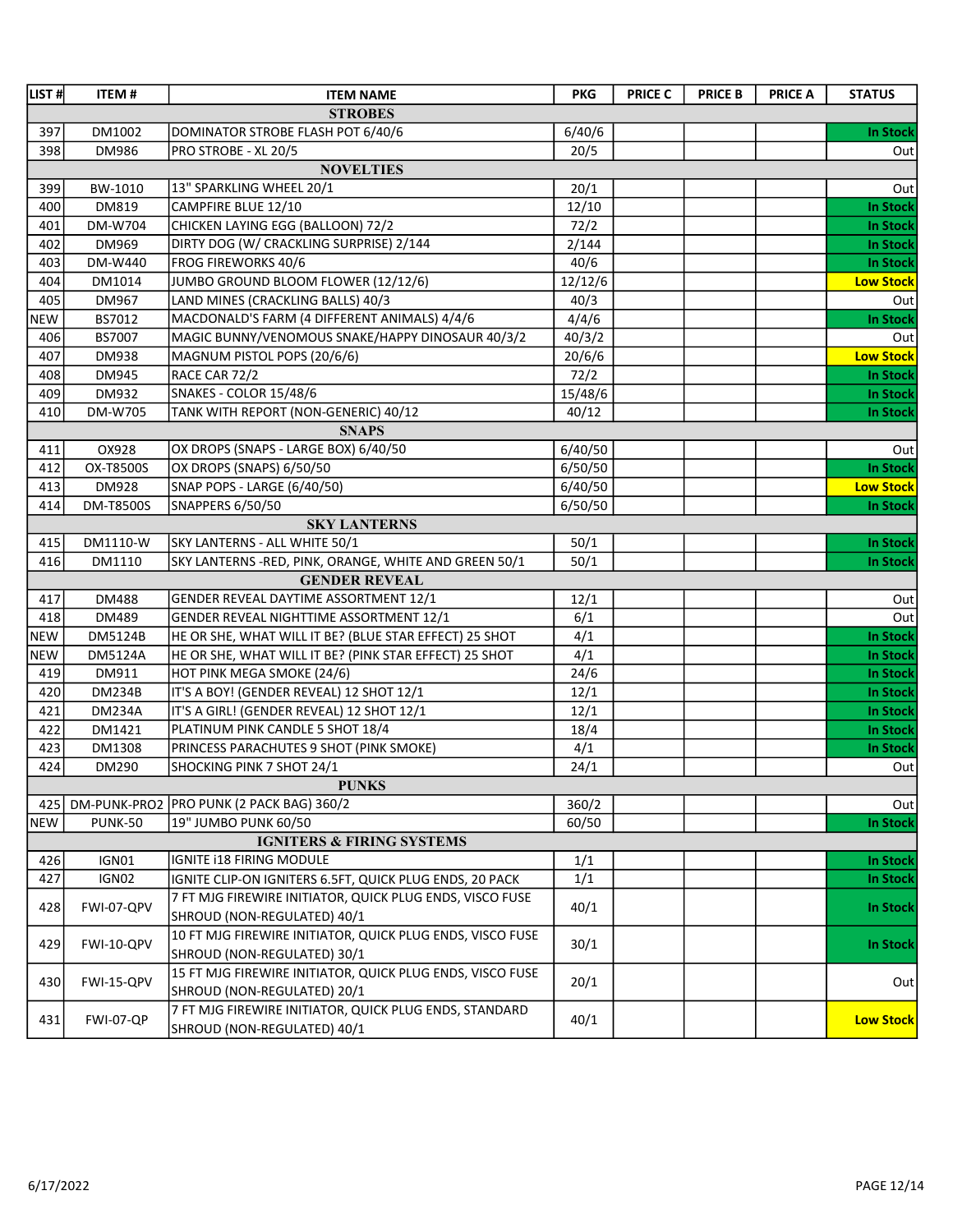| LIST #l | <b>ITEM#</b>  | <b>ITEM NAME</b>                                                                    | <b>PKG</b> | <b>PRICE C</b> | <b>PRICE B</b> | <b>PRICE A</b> | <b>STATUS</b>   |
|---------|---------------|-------------------------------------------------------------------------------------|------------|----------------|----------------|----------------|-----------------|
|         |               | <b>IGNITERS &amp; FIRING SYSTEMS - CONTINUED</b>                                    |            |                |                |                |                 |
| 432     | <b>FWI-07</b> | 7 FT MJG FIREWIRE INITIATOR, STANDARD SHROUD (NON-<br>IREGULATED) 40/1              | 40/1       |                |                |                | <b>In Stock</b> |
| 433     | <b>FWI-10</b> | 10 FT MJG FIREWIRE INITIATOR, STANDARD SHROUD (NON-<br>REGULATED) 30/1              | 30/1       |                |                |                | <b>In Stock</b> |
| 434     | <b>FWI-15</b> | 15 FT MJG FIREWIRE INITIATOR, STANDARD SHROUD (NON-<br>REGULATED) 20/1              | 20/1       |                |                |                | <b>In Stock</b> |
| 435     | <b>FWI-30</b> | 30 FT MJG FIREWIRE INITIATOR, STANDARD SHROUD (NON-<br>REGULATED) 10/1              | 10/1       |                |                |                | <b>In Stock</b> |
| 436     | <b>CZT003</b> | 3-METER TALON STYLE/VISCO CLIP IGNITERS (12 PACK)                                   | 12/1       |                |                |                | <b>In Stock</b> |
| 437     | <b>CZT005</b> | 5-METER TALON STYLE/VISCO CLIP IGNITERS (12 PACK)                                   | 12/1       |                |                |                | Out             |
|         |               | <b>FUSE</b>                                                                         |            |                |                |                |                 |
| 438     | <b>FE134A</b> | THE QUICK FUSE - 20' WHITE - APPROX .3-1.25 SEC/FT BURN TIME                        | 1/1        |                |                |                | <b>In Stock</b> |
| 439     | <b>FE132A</b> | FAST ARTILLERY FUSE - 20' YELLOW - 2 SEC/FT BURN TIME                               | 1/1        |                |                |                | Out             |
| 440     | <b>FE130A</b> | MEDIUM ARTILLERY FUSE - 20' PURPLE - 3.7-6 SEC/FT BURN TIME                         | 1/1        |                |                |                | Outl            |
| 441     | <b>FE128A</b> | THE PERFECT FUSE - 20' PINK - 9-13 SEC/FT BURN TIME                                 | 1/1        |                |                |                | <b>In Stock</b> |
| 442     | <b>FE126A</b> | FAST CAKE FUSE - 20' BLUE - APPROX 16-20 SEC/FT BURN TIME<br>1/20                   | 1/1        |                |                |                | <b>In Stock</b> |
| 443     | <b>FE124A</b> | MEDIUM CAKE FUSE - 20' GREEN - APPROX 24-28 SEC/FT BURN<br>TIME 1/20                | 1/1        |                |                |                | <b>In Stock</b> |
| 444     | <b>VF25</b>   | RED AMERICAN-MADE VISCO FUSE - 25 FT -WATERPROOF (BURN<br>RATE APPROX 30-40 SEC/FT) | 1/1        |                |                |                | <b>In Stock</b> |
| 445     | <b>VF50</b>   | RED AMERICAN-MADE VISCO FUSE - 50 FT - WATERPROOF (BURN<br>RATE 30-40 SEC/FT) 1/1   | 1/1        |                |                |                | <b>In Stock</b> |
|         |               | <b>1.4G PRO</b>                                                                     |            |                |                |                |                 |

1.4G PRO is not the same as 1.4g consumer products and is not intented for use or sale to untrained individuals. To purchase 1.4G PRO product, additional requirements must be met. You must present proof of one of the following: ATF license, pyrotechnic club membership, PGI certification, shooter training class, or state display operator's license. 1.4G PRO product is not meant for resale. All 1.4G Pro items are sold on the representation that they will be used by the certified trained purchaser and will not be redistributed to any untrained or unauthorized

| <b>MULTI-SHOT CAKES</b> |               |                                                          |      |  |      |  |  |  |  |
|-------------------------|---------------|----------------------------------------------------------|------|--|------|--|--|--|--|
| 446                     | PFX5207-H     | 25S FAN RAINBOW CAKE 4/1                                 | 4/1  |  | Out  |  |  |  |  |
| <b>SLICE CAKES</b>      |               |                                                          |      |  |      |  |  |  |  |
| 447                     | PFX5FR-GH     | SLICE - 5 SHOT GOLD HORSETAILS 10/1                      | 10/1 |  | Out  |  |  |  |  |
| 448                     | PFX9FR-GG-L   | SLICE - 9S FAN LEMON GO GETTERS WITH WHITE STROBE MINES  | 8/1  |  | Out  |  |  |  |  |
|                         |               | 8/1                                                      |      |  |      |  |  |  |  |
|                         | PFX13FR-1     | SLICE - 13 SHOT FAN PINK CROSSETTE W/ WHITE STROBE MINE  | 8/1  |  | Outl |  |  |  |  |
| 449                     |               | 8/1                                                      |      |  |      |  |  |  |  |
| 450                     | PFX13FR-2     | SLICE - 13 SHOT BROCADE COMET W/GREEN STROBE MINE 8/1    | 8/1  |  | Out  |  |  |  |  |
| 451                     | PFX13FR-3     | SLICE - 13S FAN SILVER TIGER COMET W/RED STROBE MINE 8/1 | 8/1  |  | Out  |  |  |  |  |
| 452                     | PFX13FR-5     | SLICE - 13 SHOT FAN GOLD GLITTER TAIL W/ BLUE MINE 8/1   | 8/1  |  | Out  |  |  |  |  |
|                         | PFX13FR-7     | SLICE - 13 SHOT FAN BROCADE AND RED STAR MINES W/WHITE   | 8/1  |  | Outl |  |  |  |  |
| 453                     |               | STROBE WILLOW SHELLS 8/1                                 |      |  |      |  |  |  |  |
| 454                     | PFX13FR-9     | SLICE - 13S FAN SILVER WHIRLWIND 8/1                     | 8/1  |  | Out  |  |  |  |  |
| 455                     | PFX19FR-RAI-H | SLICE - 19S RAINBOW SHOT LEFT TO RIGHT 6/1               | 6/1  |  | Out  |  |  |  |  |
| <b>COMETS/METEORS</b>   |               |                                                          |      |  |      |  |  |  |  |
| 456                     | <b>PFX084</b> | COMET - 1.5" RED TIGER TAIL (RED TIPPED SILVER TAIL)     | 1/1  |  | Out  |  |  |  |  |
| 457                     | PFX35CM-RT    | COMET - 35MM RED WITH STROBE WILLOW TAIL                 | 1/1  |  | Out  |  |  |  |  |
| 458                     | PFX35CM-R     | METEOR - 35MM RED METEOR                                 | 1/1  |  | Out  |  |  |  |  |
| 459                     |               | PEX50CM-WGL COMET - 50MM WHITE GLITTERING                | 1/1  |  | Out  |  |  |  |  |
| 460                     |               | PFX50CM-WM COMET 50MM WHITE METEOR                       | 1/1  |  | Outl |  |  |  |  |